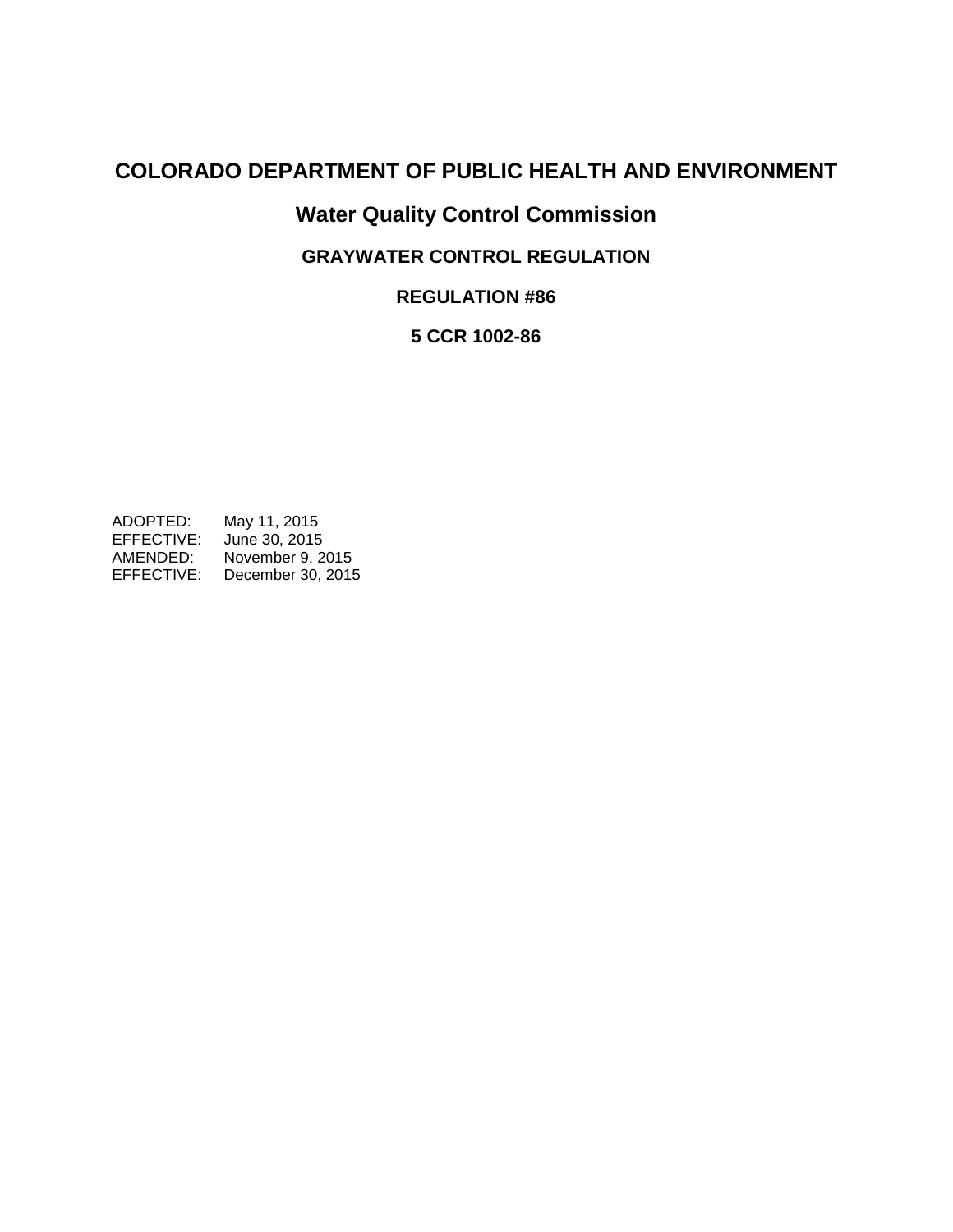# **COLORADO DEPARTMENT OF PUBLIC HEALTH AND ENVIRONMENT**

# **Water Quality Control Commission**

# **5 CCR 1002-86**

# **REGULATION NO. 86**

# **GRAYWATER CONTROL REGULATION**

#### **86.1 Authority**

This regulation is promulgated pursuant to the Colorado Water Quality Control Act (CWQCA) sections 25- 8-101 through 25-8-703, C.R.S. In particular, it is promulgated under section 25-8-205(1)(g), C.R.S.

#### **86.2 Purpose and Scope**

#### A. Purpose

Graywater is expected to carry human pathogens with various risk levels and pathways that have the potential to be dangerous to public health. Therefore, the purpose of this regulation, as authorized by section 25-8-205(1)(g), is to describe requirements, prohibitions, and standards for the use of graywater for nondrinking water purposes, to encourage the use of graywater, and to protect public health and water quality.

# B. Scope

This regulation establishes the allowed users and allowed uses of graywater within the state of Colorado; establishes the minimum state-wide standards for the location, design, construction, operation, installation, modification of graywater treatment works; and establishes the minimum ordinance or resolution requirements for a city, city and county, or county that chooses to authorize graywater use within its jurisdiction.

### **86.3 Severability**

The provisions of this regulation are severable, and if any provisions or the application of the provisions to any circumstances is held invalid, the application of such provision to other circumstances, and the remainder of this regulation shall not be affected thereby.

# **86.4 Voluntary Local Graywater Control Programs**

Each local city, city and county, or county has the discretion to decide whether to adopt any of the graywater uses along with the associated minimum design criteria and control measures set forth in this regulation.

# **86.5 Materials Incorporated by Reference**

The materials incorporated by reference cited herein include only those versions that were in effect as of June 30, 2015 and not later amendments to the incorporated material.

All materials referenced in this regulation may be examined online, where available, or at the Water Quality Control Division, at the Colorado Department of Public Health and Environment, 4300 Cherry Creek Drive South, Denver, Colorado 80246-1530.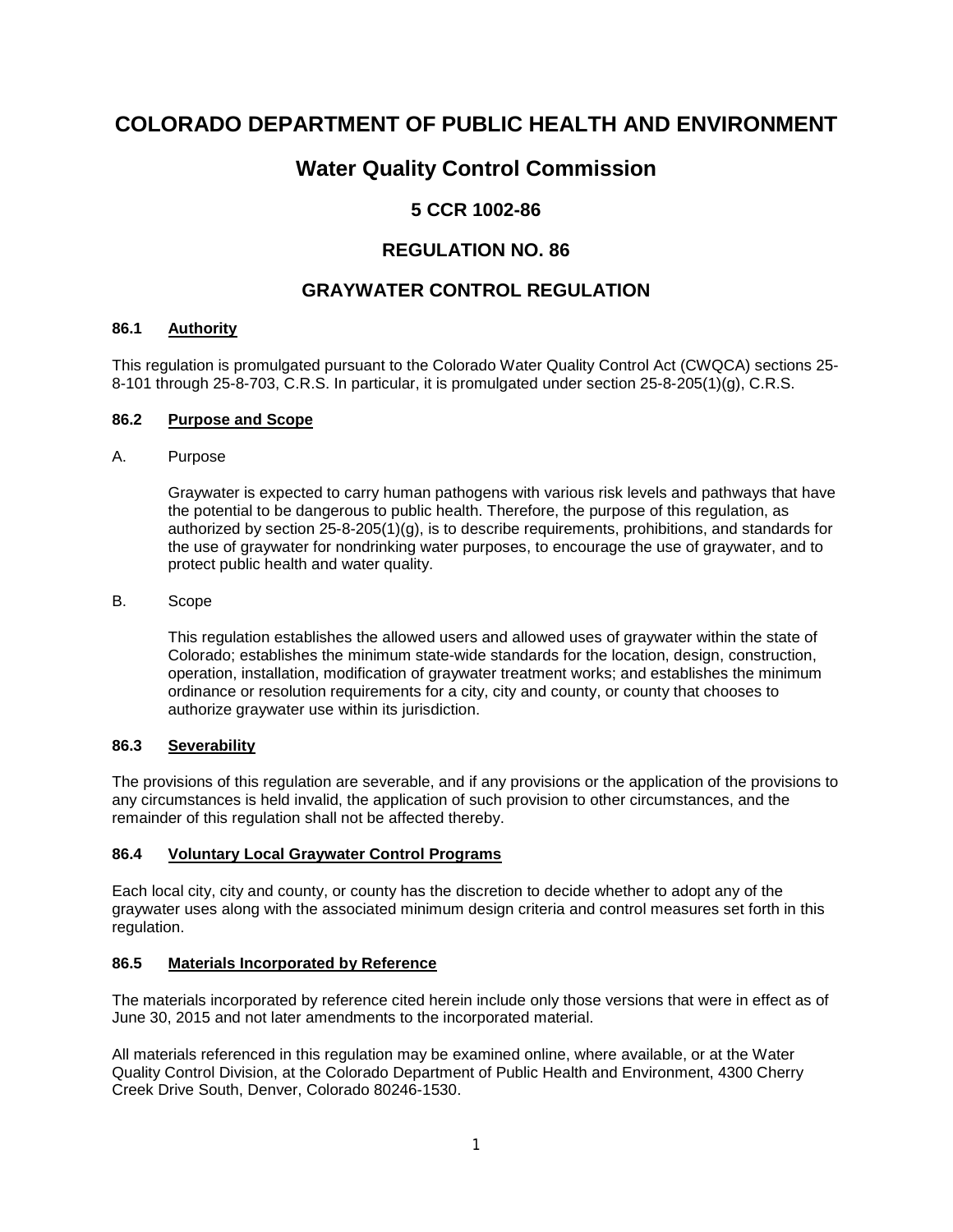### **86.6 Applicability**

- A. All graywater uses and graywater treatment works must comply with the minimum requirements of this regulation as set forth in a local graywater control program.
	- 1. Graywater treatment works may only be installed and operated within the jurisdiction of a city, city and county, or county with a local graywater control program.
	- 2. Graywater treatment works installed prior to the effective date of this regulation are only allowed under a local graywater control program and must meet the local requirements adopted pursuant to these regulations. Graywater treatment works that reuse graywater for outdoor subsurface irrigation which were approved by a local public health agency prior to May 15, 2013 and pursuant to 5 CCR 1002-43, section 43.4(J) or pursuant to 5 CCR 1003-6, section IV.J, and which are in compliance with all requirements imposed by the local public health agency, are deemed to be in compliance with the requirements of this regulation unless or until any modification to the graywater treatment works is made.
	- 3. Graywater treatment works installed under a local graywater control program which is later revoked or rescinded must within 365 days:
		- a. Be physically removed or permanently disconnected; or
		- b. Be regulated under a limited graywater control program for existing graywater systems. In this case, the local city, city and county, or county must continue the limited graywater control program for the existing graywater treatment works only; or
		- c. Be regulated under another jurisdiction's local graywater control program which assumes authority over the existing graywater treatment works. The existing graywater treatment works will need to comply with the new city, city and county, or county's local graywater control program, including any required graywater treatment works modifications.
	- 4. In the event that a property with a compliant graywater treatment works is annexed or deannexed into a jurisdiction with differing graywater requirements, the property owner must within 365 days:
		- a. Ensure the graywater treatment works is physically removed or permanently disconnected; or
		- b. Ensure the graywater treatment works is incorporated into another city, city and county, or county's local graywater control program. This includes conforming to the minimum requirements of the new local graywater control program and may include improving or modifying the graywater treatment works.
- B. Graywater use is only allowed under a local graywater control program and must meet the local requirements adopted pursuant to these regulations. Unauthorized graywater use and discharges are prohibited.
- C. This regulation does not apply to: discharges pursuant to a Colorado Discharge Permit System (CDPS) permit, wastewater that has been treated and released to state waters prior to subsequent use, wastewater that has been treated and used at a domestic wastewater treatment works for landscape irrigation or process uses, on-site wastewater treatment works authorized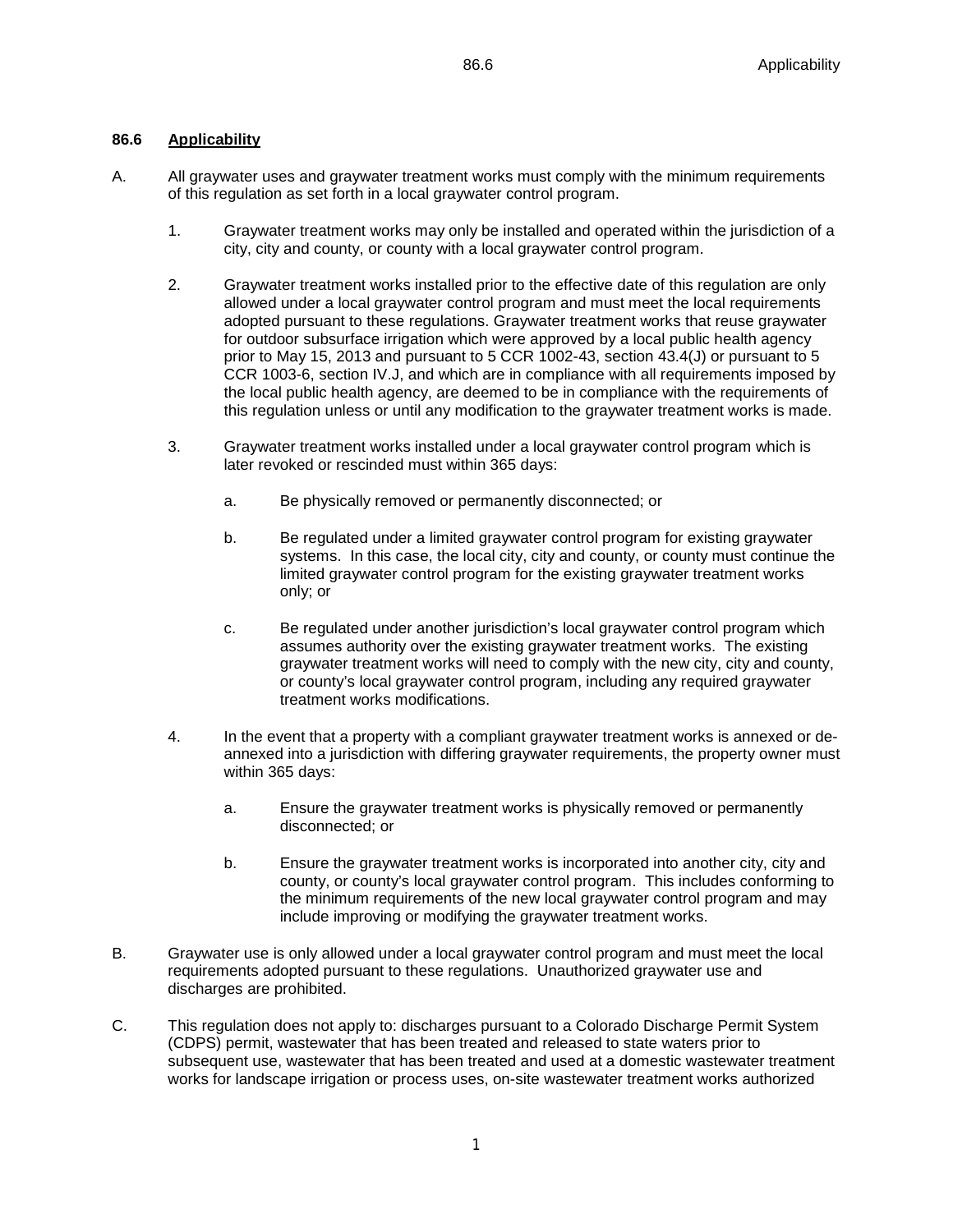under Regulation #43, reclaimed wastewater authorized under Regulation #84, water used in an industrial process that is internally recycled, and rainwater harvesting.

# **86.7 Enforcement and Division Oversight**

- A. The local city, city and county, or county with a local graywater control program has exclusive enforcement authority regarding compliance with the ordinance or resolution and, if applicable, rule.
- B. The Colorado Water Quality Control Division oversees state-wide implementation of this regulation. As part of the state-wide implementation, a local city, city and county, or county that chooses to adopt a local graywater control program must notify the Water Quality Control Division within 60 days of program adoption, implementation, revision, or modification. A copy of the ordinance or resolution and, if applicable, rule must be submitted to: Water Quality Control Division, Colorado Department of Public Health and Environment, 4300 Cherry Creek Drive South, Denver, Colorado 80246-1530.

# **86.8 Definitions**

- (1) "Agronomic rate" means the rate of application of nutrients to plants that is necessary to satisfy the nutritional requirements of the plants.
- (2) "Agricultural irrigation" means irrigation of crops produced for direct human consumption, crops where lactating dairy animals forage, and trees that produce nuts or fruit intended for human consumption. This definition includes household gardens and fruit trees.
- (3) "Closed sewerage system" means either a permitted domestic wastewater treatment works, which includes a permitted and properly functioning OWTS with a design capacity more than 2,000 gpd, or a properly functioning and approved or permitted OWTS with a design capacity of 2,000 gpd or less.
- (4) "Commission" means the Water Quality Control Commission created by section 25-8-201, C.R.S.
- (5) "Component" means a subpart of a graywater treatment works which may include multiple devices.
- (6) "Cross-Connection" means any connection that could allow any water, fluid, or gas such that the water quality could present an unacceptable health and/or safety risk to the public, to flow from any pipe, plumbing fixture, or a customer's water system into a public water system's distribution system or any other part of the public water system through backflow.
- (7) "Design" means the process of selecting and documenting in writing the size, calculations, site specific data, location, equipment specification and configuration of treatment components that match site characteristics and facility use.
- (8) "Design flow" means the estimated volume of graywater per unit of time for which a component or graywater treatment works is designed.
- (9) "Dispersed subsurface irrigation" means a subsurface irrigation system including piping and emitters installed throughout an irrigation area.
- (10) "Division" means the Water Quality Control Division of the Colorado Department of Public Health and Environment.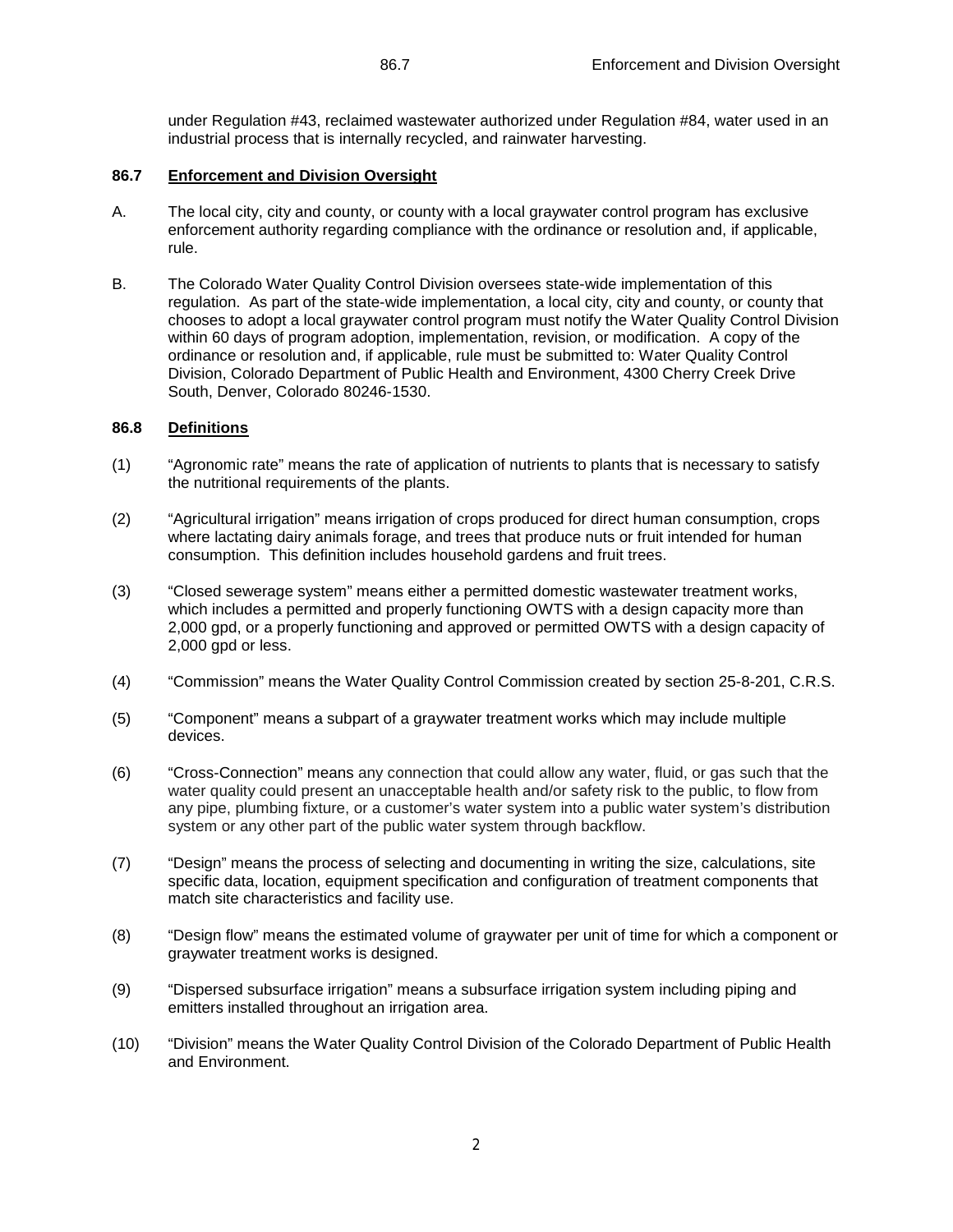- (11) "Facility" means any building, structure, or installation, or any combination thereof that uses graywater subject to a local graywater control program, is located on one or more contiguous or adjacent properties, and is owned or operated by the same person or legal entity. Facility is synonymous with the term operation.
- (12) "Floodplain (100-year)" means an area adjacent to a river or other watercourse which is subject to flooding as the result of the occurrence of a one hundred (100) year flood, and is so adverse to past, current or foreseeable construction or land use as to constitute a significant hazard to public or environmental health and safety or to property or is designated by the Federal Emergency Management Agency (FEMA) or National Flood Insurance Program (NFIP). In the absence of FEMA/NFIP maps, a professional engineer shall certify the floodplain elevations.
- (13) "Floodway" means the channel of a river or other watercourse and the adjacent land areas that must be reserved in order to discharge the base flood without cumulatively increasing the water surface elevation more than one foot or as designated by the Federal Emergency Management Agency or National Flood Insurance Program. In the absence of FEMA/NFIP maps, a professional engineer shall certify the floodway elevation and location.
- (14) "Graywater" means that portion of wastewater that, before being treated or combined with other wastewater, is collected from fixtures within residential, commercial, or industrial buildings or institutional facilities for the purpose of being put to beneficial uses. Sources of graywater are limited to discharges from bathroom and laundry room sinks, bathtubs, showers, and laundry machines. Graywater does not include the wastewater from toilets, urinals, kitchen sinks, dishwashers, or nonlaundry utility sinks.
- (15) "Graywater treatment works" means an arrangement of devices and structures used to: (a) collect graywater from within a building or a facility; and (b) treat, neutralize, or stabilize graywater within the same building or facility to the level necessary for its authorized uses.
- (16) "Indirect connection" means a waste pipe from a graywater treatment works that does not connect directly with the closed sewerage system, but that discharges into the closed sewerage system though an air break or air gap into a trap, fixture, receptor, or interceptor.
- (17) "Legally responsible party" (1) For a residential property, the legally responsible party is the property owner. (2) For a corporation, the legally responsible party is a responsible corporate officer, either: (i) a president, secretary, treasurer, or vice-president of the corporation in charge of a principal business function, or any other person who performs similar policy- or decision-making functions for the corporation, or (ii) the manager of operating facilities, provided, the manager is authorized to make management decisions which govern the operation of the regulated facility including having the explicit or implicit duty of making major capital investment recommendations, and initiating and directing other comprehensive measures to assure long term environmental compliance with environmental laws and regulations; the manager can ensure that the necessary systems are established or actions taken to gather complete and accurate information for approval application requirements; and where authority to sign documents has been assigned or delegated to the manager in accordance with corporate procedures. (3) For a partnership or sole proprietorship, the legally responsible party is either a general partner or the proprietor, respectively. (4) For a municipality, State, Federal, or other public agency, the legally responsible party is a principal executive officer or ranking elected official, either (i) the chief executive officer of the agency, or (ii) a senior executive officer having responsibility for the overall operations of a principal geographic unit of the agency (e.g., Regional Administrators of EPA).
- (18) "Limited local graywater control program" is a local graywater control program limited to existing graywater treatment works and which does not accept new graywater treatment works.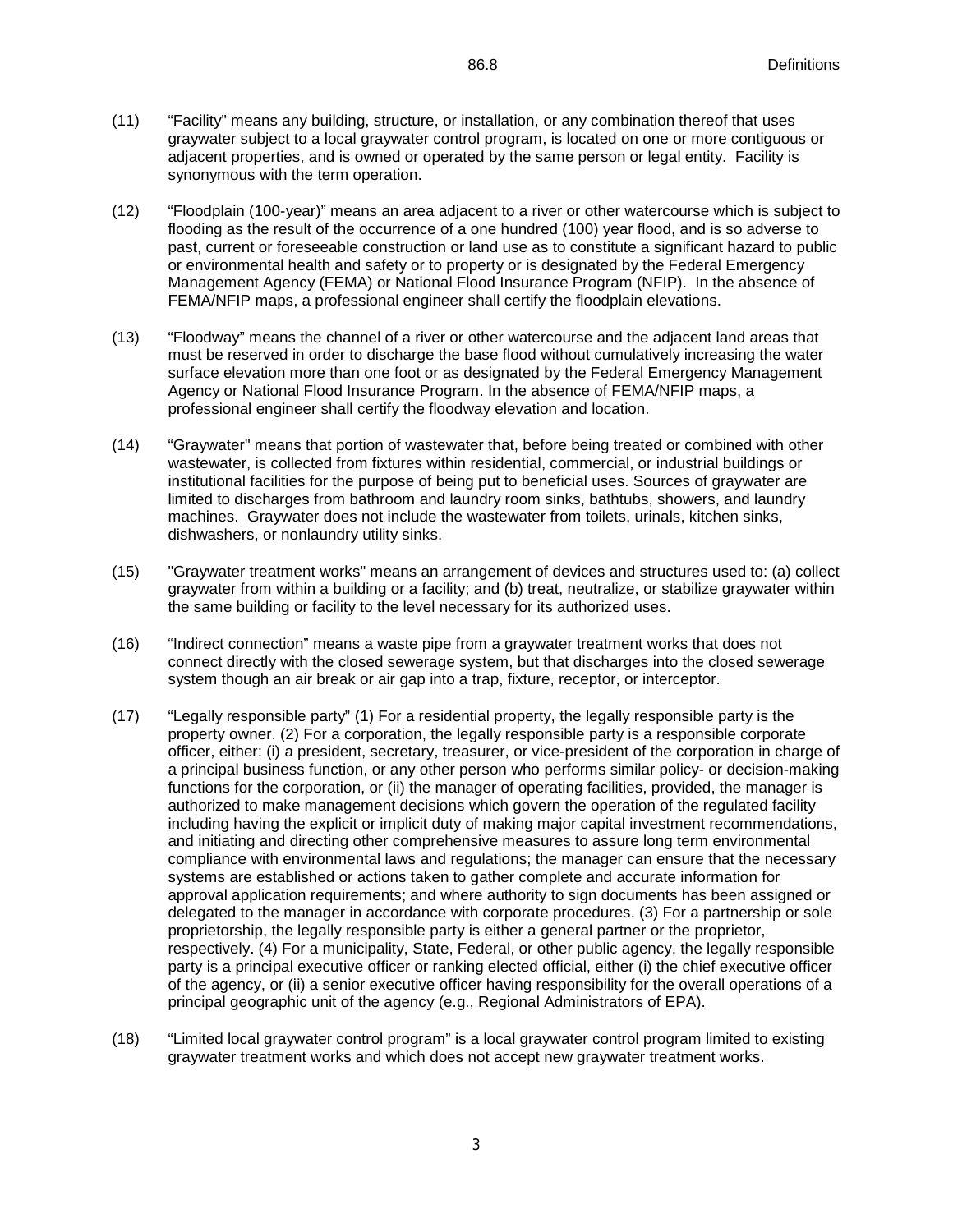- (19) "Local agency" means any local city, city or county, county agency including, but not limited to, a department, local public health agency, or district which is delegated the authority to administer all or a portion of the responsibilities of the local graywater control program.
- (20) "Local graywater control program" is a local ordinance or resolution and, if applicable, rule, including implementation practices, authorized by a city, city and county or county which is in compliance with the minimum requirements of this regulation.
- (21) "Local public health agency" means any county, district, or municipal public health agency and may include a county, district, or municipal board of health.
- (22) "Modification" means the alteration or replacement of any component of a graywater treatment works that can affect the quality of the finished water, the rated capacity of a graywater treatment works, the graywater use, alters the treatment process of a graywater treatment works, or compliance with this regulation and the local graywater control program. This definition does not include normal operations and maintenance of a graywater treatment works.
- (23) "Mulch" means organic material including but not limited to leaves, prunings, straw, pulled weeds, and wood chips.
- (24) "Mulch basin" means a type of irrigation or treatment field filled with mulch or other approved permeable material of sufficient depth, length, and width to prevent ponding or runoff. A mulch basin may include a basin around a tree, a trough along a row of plants, or other shapes necessary for irrigation.
- (25) "On-site wastewater treatment system" or "OWTS" means an absorption system of any size or flow or a system or facility for treating, neutralizing, stabilizing, or dispersing sewage generated in the vicinity, which system is not a part of or connected to a sewage treatment works.
- (26) "Percolation test" means a subsurface soil test at the depth of a proposed irrigation area to determine the water absorption capability of the soil, the results of which are normally expressed as the rate at which one inch of water is absorbed. The rate is expressed in minutes per inch.
- (27) "Potable water system" means a system for the provision of water to the public for human consumption through pipes or other constructed conveyances, where such system has less than fifteen service connections or regularly serves less than an average of at least 25 individuals daily at least 60 days per year.
- (28) "Professional engineer" means an engineer licensed in accordance with section 12-25-1, C.R.S.
- (29) "Public nuisance" means the unreasonable, unwarranted and/or unlawful use of property, which causes inconvenience or damage to others, including to an individual or to the general public.
- (30) "Public water system" means a system for the provision of water to the public for human consumption through pipes or other constructed conveyances, if such system has at least fifteen service connections or regularly serves an average of at least 25 individuals daily at least 60 days per year. A public water system is either a community water system or a non-community water system. Such term does not include any special irrigation district. Such term includes:
	- (a) Any collection, treatment, storage, and distribution facilities under control of the supplier of such system and used primarily in connection with such system.
	- (b) Any collection or pretreatment storage facilities not under such control, which are used primarily in connection with such system.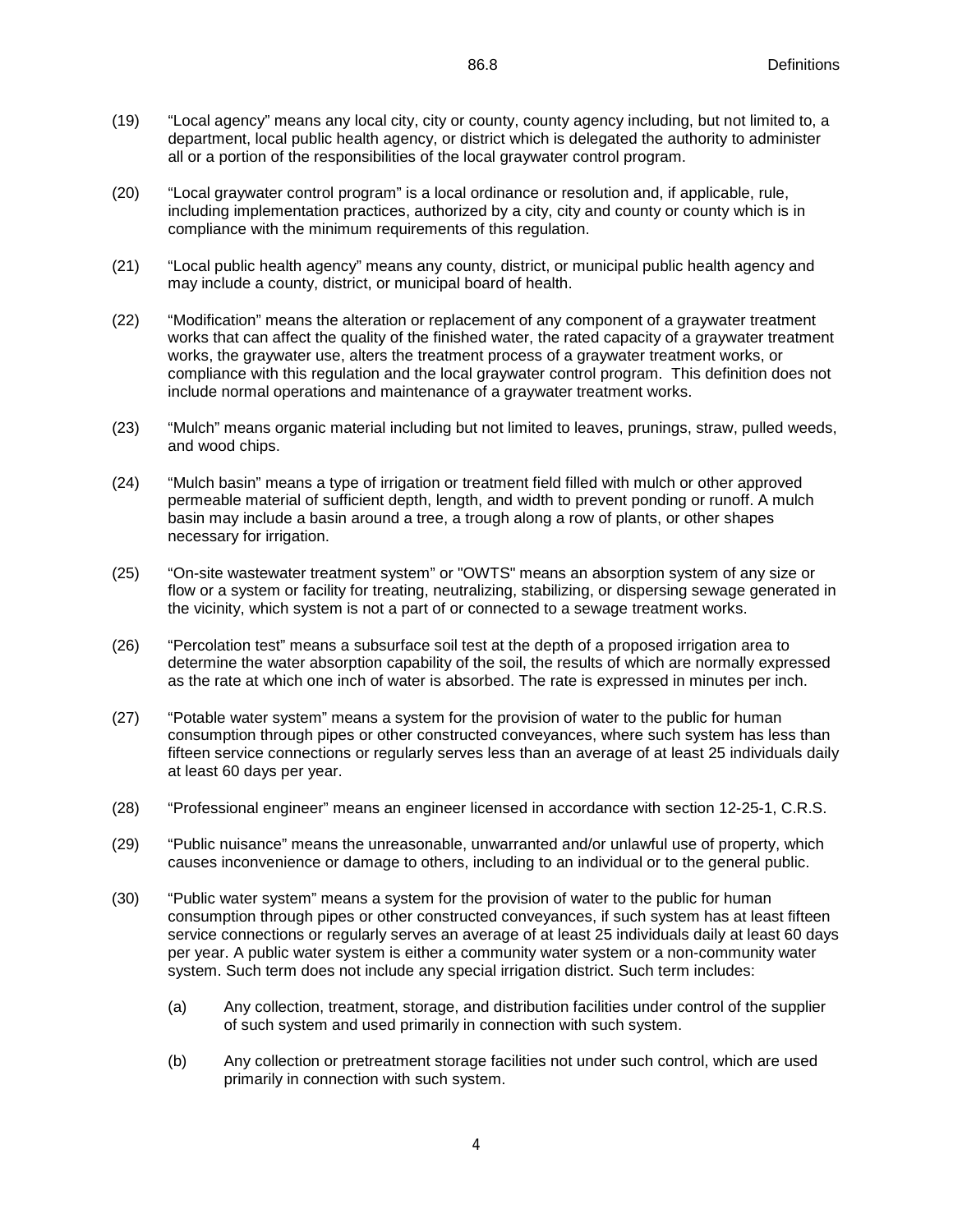- (31) "Single family" means a detached or attached structure, arranged and designed as a single family residential unit intended to be occupied by not more than one family and that has separate water and sewer services connections from other dwelling units.
- (32) "Site evaluation" means a comprehensive analysis of soil and site conditions for a graywater irrigation area.
- (33) "Soil horizon" means layers in the soil column differentiated by changes in texture, color, redoximorphic features, bedrock, structure, consistence, and any other characteristic that affects water movement.
- (34) "Soil profile test pit" means a trench or other excavation used for access to evaluate the soil horizons for properties influencing effluent movement, bedrock, evidence of seasonal high ground water, and other information to be used in locating and designing a graywater irrigation area.
- (35) "Soil structure" means the naturally occurring combination or arrangement of primary soil particles into secondary units or peds; secondary units are characterized on the basis of shape, size class, and grade (degree of distinctness).
- (36) "Suitable soil" means unsaturated soil in which the movement of water, air, and growth of roots is sustained to support healthy plant life and conserve moisture. Soil criteria for graywater subsurface irrigation are further defined in section 86.12.
- (37) "Subsurface irrigation" means a discharge of graywater into soil a minimum of four inches (4") and no deeper than twelve inches (12") below the finished grade.
- (38) "State waters" means any and all surface and subsurface waters which are contained in or flow in or through this state, but does not include waters in sewage systems, waters in treatment works of disposal systems, waters in potable water distribution systems, and all water withdrawn for use until use and treatment have been completed.

| <b>ANSI</b> | American National Standards Institute                               |
|-------------|---------------------------------------------------------------------|
| BK.         | <b>Blocky</b>                                                       |
| C.R.S.      | <b>Colorado Revised Statutes</b>                                    |
| <b>CDPS</b> | Colorado Discharge Permit System                                    |
| <b>FEMA</b> | Federal Emergency Management Agency                                 |
| gpd         | gallons per day                                                     |
| <b>GR</b>   | Granular                                                            |
| mg/L        | milligrams per Liter                                                |
| <b>MPI</b>  | Minutes Per Inch                                                    |
| <b>NFIP</b> | National Flood Insurance Program                                    |
| <b>NSF</b>  | NSF International, formally known as National Sanitation Foundation |
| O&M         | <b>Operations and Maintenance</b>                                   |
| <b>OWTS</b> | On-site Wastewater Treatment System(s)                              |
| <b>PR</b>   | Prismatic                                                           |

#### **Table 8-1 Abbreviations and Acronyms**

#### **86.9 Administration**

#### A. Local Coordination

Nothing in this regulation shall be deemed to limit the authority of local cities, cities and counties, or counties, pursuant to section 29-1-203, C.R.S., to enter into intergovernmental agreements with each other pertaining to the coordinated adoption and operation of local graywater control program.

5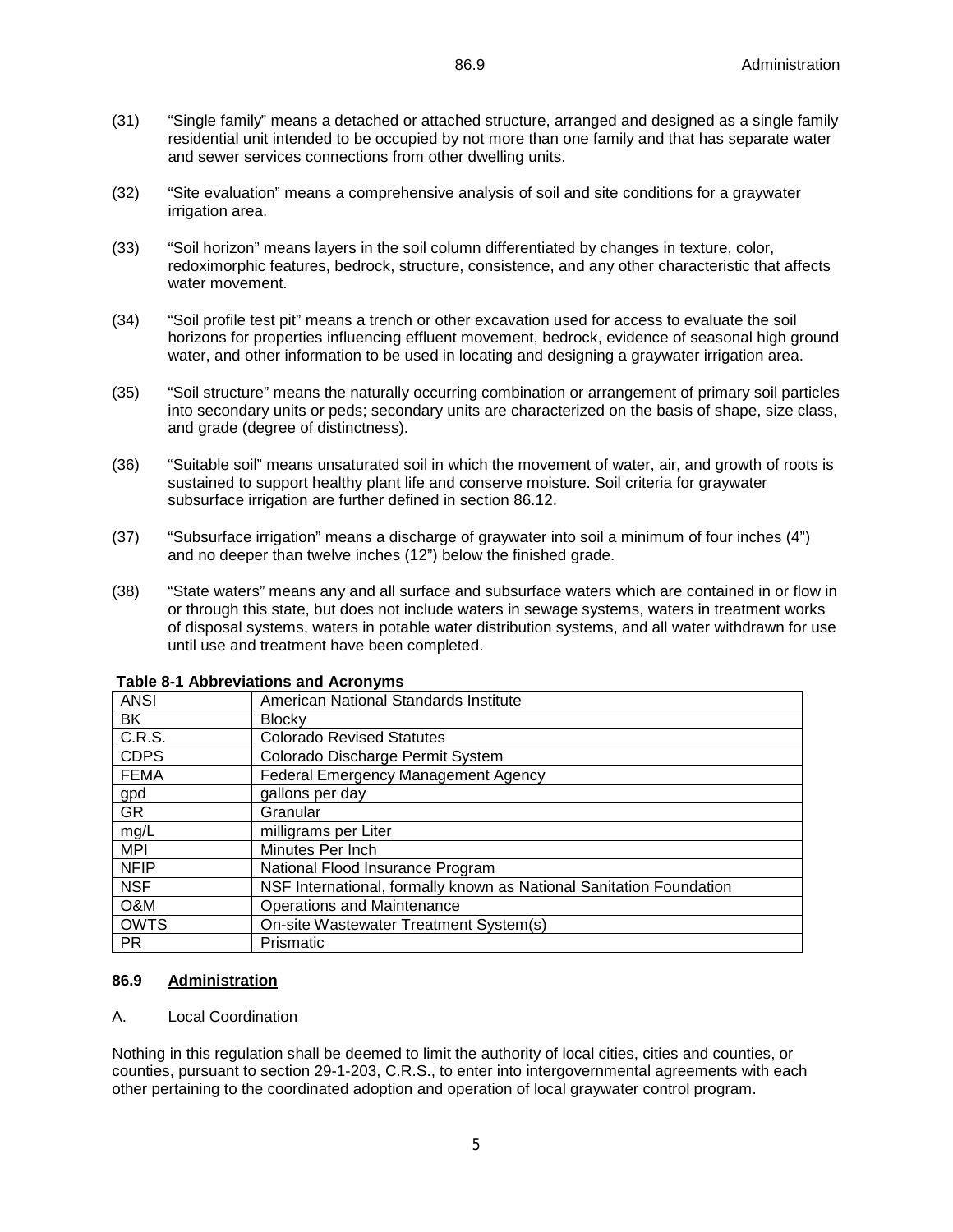#### B. Minimum Requirements for a Local Graywater Control Program

- 1. The local city, city and county, or county that chooses to authorize graywater use within its jurisdiction must adopt an ordinance or resolution which meets the following minimum requirements:
	- a. Require compliance with the minimum requirements of this regulation.
	- b. Require compliance with all applicable federal, state, and local requirements.
	- c. Define the legal boundary of the local city, city and county, or county's local graywater control program. If the area in which graywater systems are allowed by a local control program is smaller than the maximum legal boundary, then the excluded area must be clearly identified.
	- d. Identify the local agency, or agencies, that is responsible for oversight and implementation of all graywater regulatory activities including, but not limited to, design review, inspection, enforcement, tracking, and complaints.
	- e. Identify if a fee(s) will be imposed for graywater activities, and if so, which local agency establishes the fee(s) and where fee(s) information is located.
	- f. Require a searchable tracking mechanism that is indefinitely maintained by the local agency that must include, at a minimum, the following information:
		- i. Legal address of each facility with graywater treatment works, allowed graywater uses at each facility, and a graywater treatment works description;
		- ii. The legally responsible party associated with every graywater treatment works;
		- iii. Where required, the certified operator associated with every graywater treatment works; and
		- iv. Any changes to the legally responsible party, certified operator, and status of the graywater treatment works must be updated within 60 days.
	- g. Require the local agency to administer and enforce the provisions of the ordinance or resolution, and where applicable for certain program elements, the rule.
- 2. The local city, city and county, or county that chooses to authorize graywater use within its jurisdiction must adopt an ordinance, resolution or rule which meets the following minimum requirements:
	- a. Require a local agency to develop a graywater design criteria document, which includes the following:
		- i. Requirements that are at least as stringent as the minimum design requirements in this regulation; and
		- ii. Define a site evaluation protocol for subsurface irrigation systems as defined in section 86.12(B)(1)(i)(i), unless exclusively allowing single family, dispersed subsurface irrigation systems (under Categories A and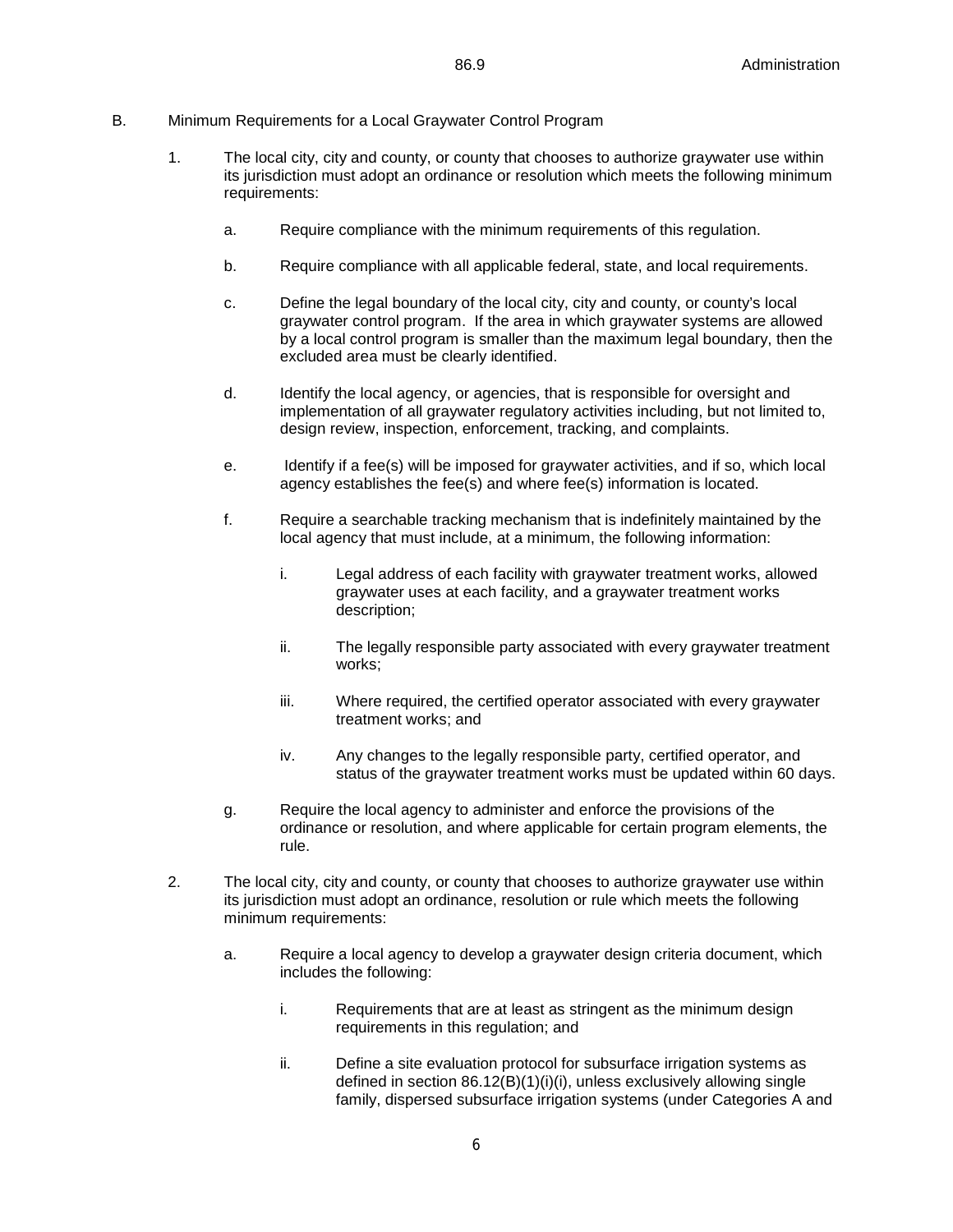C) sized with the irrigation area equation protocol as defined in section 86.12(B)(1)(i)(ii).

- b. Identify which graywater use categories as defined in section 86.10 are allowed within the legal boundary of the local graywater control program.
- c. Require a local agency to approve or deny the installation of new graywater treatment works or modifications to an existing graywater treatment works, and as part of the review process the local agency(ies) must consider the design documentation associated with the graywater system, which must include the following information:
	- i. The graywater uses;
	- ii. Location of the graywater treatment system;
	- iii. Design flow calculations for the graywater treatment works;
	- iv. The fixture(s) that are the source(s) of the graywater;
	- v. The design of the plumbing and irrigation system; if applicable
	- vi. A description of the products or components;
	- vii. If applicable, any supporting soil analysis information;
	- viii. If applicable, contact information for system designer or professional engineer and operator;
	- ix. Name and address of the legally responsible party; and
	- x. Must be signed by the legally responsible party.
- d. Require that graywater treatment works be inspected or verified and accepted by the local agency.
- e. Require an operation and maintenance (O&M) manual for all graywater treatment works, and require that the O&M manual:
	- i. Remain with the graywater treatment works throughout the life of the system;
	- ii. Be updated at the time the system is modified; and
	- iii. Upon change of ownership or occupancy of the property where the graywater treatment works is located, transfer to the new owner or tenant.
- f. If reporting to the local city, city and county, county, or local agency is required, identify the reporting requirements, including the required parameters and the required frequency.
- C. Discontinuation of local graywater program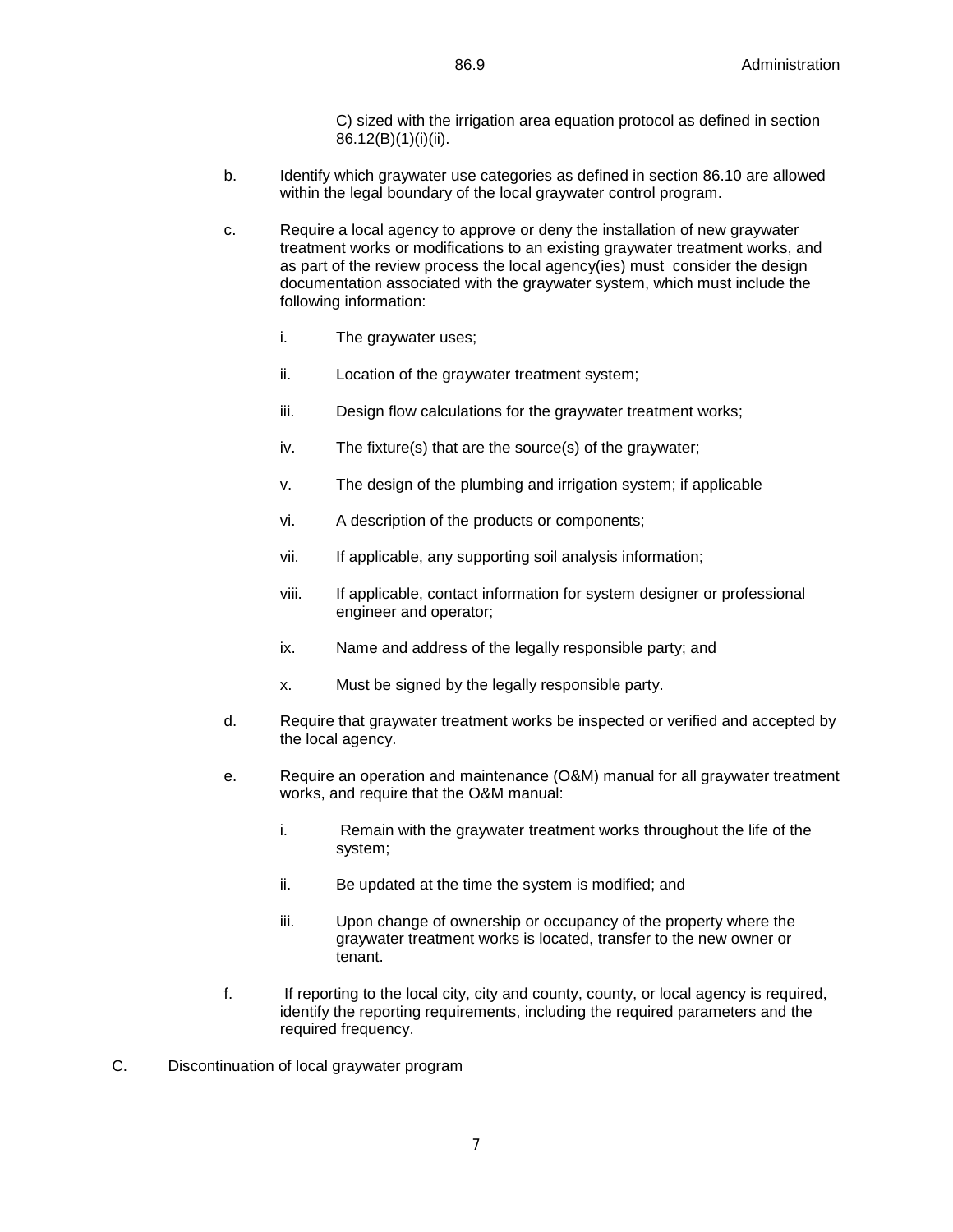A local city, city and county, and county that decides to revoke or rescind an adopted local graywater control program must require that all previously allowed graywater treatment works either:

- 1. Be physically removed or permanently disconnected; or
- 2. Be regulated under a limited graywater control program for existing graywater systems. In this case, the local city, city and county, or county must continue a limited graywater control program for the existing graywater treatment works. The limited graywater program must include a graywater control program for the existing graywater treatment works but no new graywater treatment works. At a minimum, the limited graywater control program must include items: 86.9(B)(1)(a), 86.9(B)(1)(b), 86.9(B)(1)(d),  $86.9(B)(1)(f)$ ,  $86.9(B)(1)(g)$  and  $86.9(B)(2)(e)$ . If the limited graywater control program allows modifications to existing treatment works then items 86.9(B)(2)(a), 86.9(B)(2)(b), and 86.9(B)(2)(c) must also be included; or
- 3. Be regulated under another jurisdiction's local graywater control program which assumes authority over the existing graywater treatment works. The existing graywater treatment works will need to comply with the new city, city and county, or county's local graywater control program, including any required graywater treatment works modifications.

#### **86.10 Graywater Use Categories**

General: The graywater use categories allowed are defined below. A single facility may have multiple graywater treatment works as long as all applicable use and design requirements are satisfied.

A. Category A: Single family, subsurface irrigation

Category A graywater use must meet the following:

- 1. Allowed users: Single family.
- 2. Allowed graywater sources: Graywater collected from bathroom and laundry room sinks, bathtubs, showers, and laundry machines.
- 3. Allowed uses: Outdoor, subsurface irrigation within the confines of the legal property boundary.
- 4. Design flow: The design flow for a single family graywater treatment works is limited to a 400 gallons per day (gpd) or less combined flow for all approved uses.
- B. Category B: Non-single family, subsurface irrigation, 2,000 gallons per day (gpd) or less

Category B graywater use must meet the following:

- 1. Allowed users: Non-single family users.
- 2. Allowed graywater sources: Graywater collected from bathroom and laundry room sinks, bathtubs, showers, and laundry machines.
- 3. Allowed uses: Outdoor, subsurface irrigation within the confines of the legal property boundary.
- 4. Design flow: The design flow for a non-single family graywater treatment works is limited to 2,000 gallons per day (gpd) or less for outdoor irrigation for the entire facility.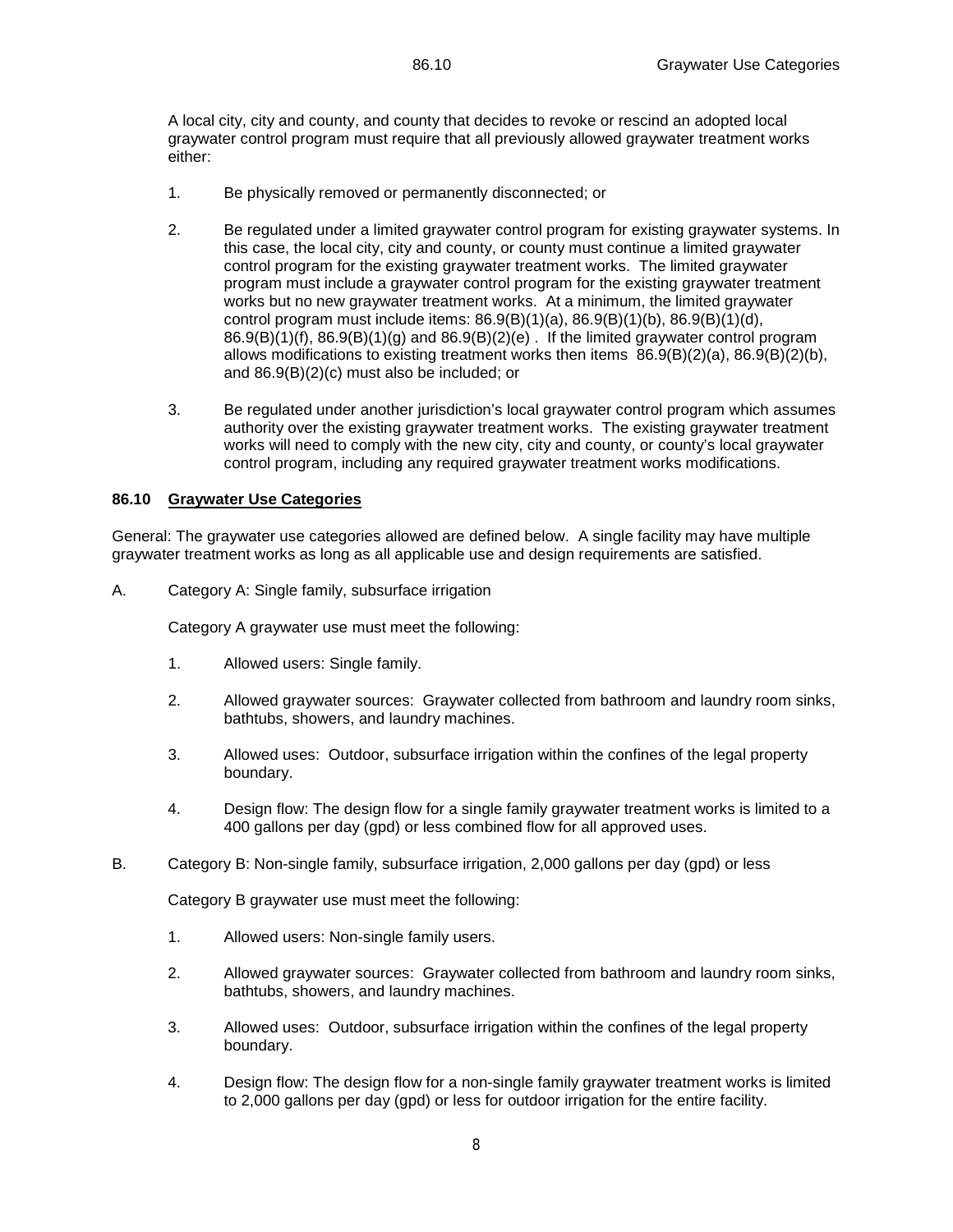C. Category C: Single family, indoor toilet and urinal flushing, subsurface irrigation

Category C graywater use must meet the following:

- 1. Allowed users: Single family.
- 2. Allowed graywater sources: Graywater collected from bathroom and laundry room sinks, bathtubs, showers, and laundry machines.
- 3. Allowed uses: Indoor toilet and urinal flushing and outdoor, subsurface irrigation within the confines of the legal property boundary.
- 4. Design flow: The design flow for a single family graywater treatment works is limited to 400 gallons per day (gpd) or less combined flow for all approved uses.
- D. Category D: Non-single family, indoor toilet and urinal flushing, subsurface irrigation

Category D graywater use must meet the following:

- 1. Allowed users: Non-single family users.
- 2. Allowed graywater sources: Graywater collected from bathroom and laundry room sinks, bathtubs, showers, and laundry machines.
- 3. Allowed uses: Indoor toilet and urinal flushing and outdoor, subsurface irrigation within the confines of the legal property boundary.
- 4. Design flow: There is no maximum design flow for a non-single family graywater treatment works for indoor toilet and urinal flushing. There is no maximum design flow for the amount of wastewater from the facility that can go to a closed sewerage system. The design flow is limited to 2,000 gallons per day (gpd) or less for outdoor irrigation for the entire facility.

# **86.11 Graywater Treatment Works – Flow Projections**

- A. Flow projections for all graywater treatment works
	- 1. Graywater treatment works must be sized appropriately using the following flow projection methods:
		- a. Residential users: Flow to graywater treatment works must be calculated on the occupancy and the fixtures connected to the graywater treatment works. The calculated graywater flow is the number of occupants multiplied by the estimate graywater flow in terms of gpd/occupant from the attached fixtures.
			- i. The occupancy must be calculated based on a minimum of two (2) occupants for the first bedroom and one (1) occupant for each additional bedroom.
			- ii. The estimated graywater flow from each fixture is based on the design flow of the fixture or if the fixture's design flow is unknown then the estimated graywater flow per occupant is with based on the following gallons per day per occupant.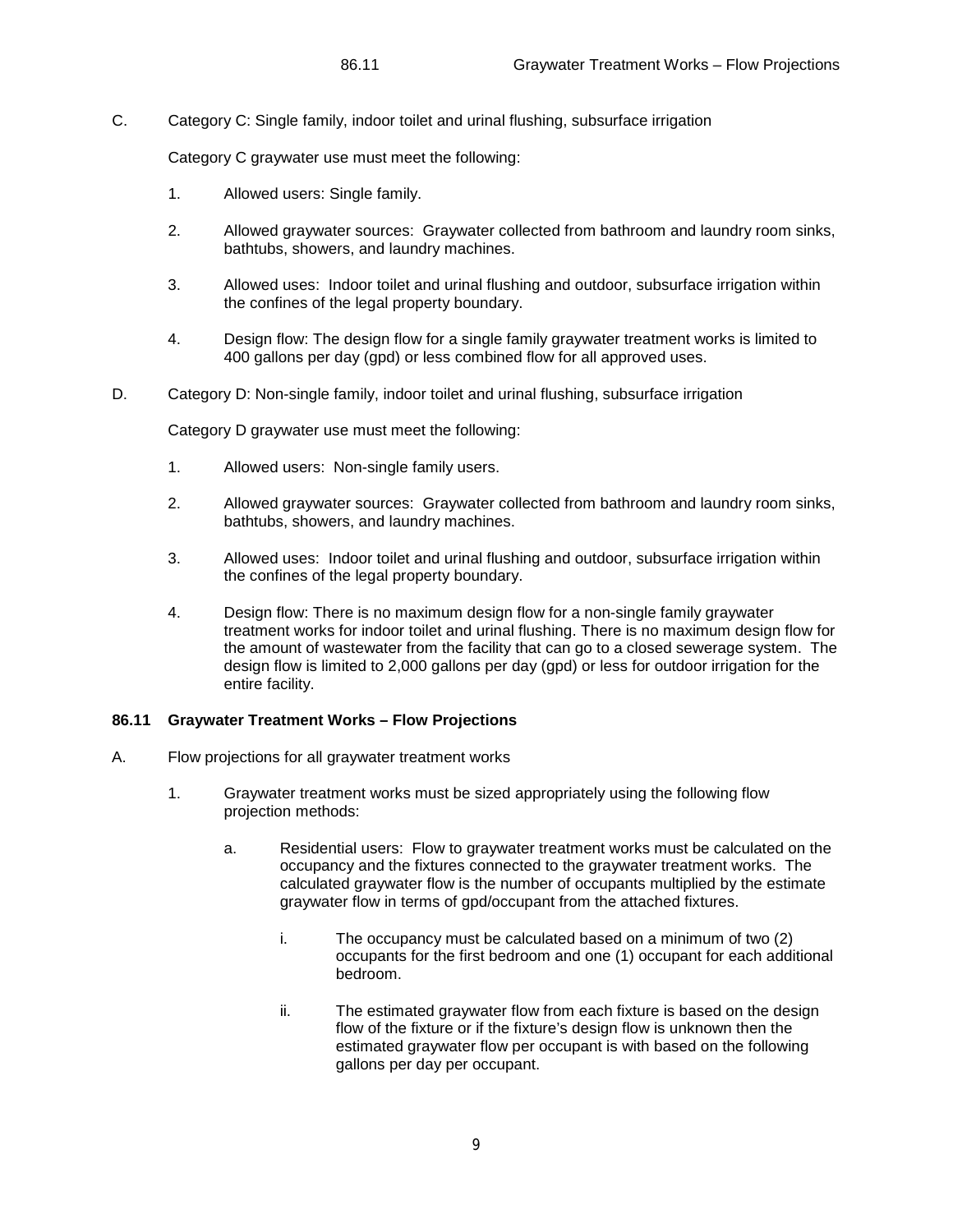- (a) Traditional fixtures: 25 gpd/occupant for each shower, bathtub, and wash basin and 15 gpd/occupant for each clothes washer.
- (b) Water saving fixtures: 20 gpd/occupant for each shower, bathtub, and wash basin and 8 gpd/occupant for each clothes washer.
- b. Non-residential users: Graywater treatment works must be sized in accordance with fixture or water use records taking into account the number of fixtures attached to the graywater treatment works.

#### **86.12 Graywater Treatment Works - Design Criteria**

A. Design criteria for all graywater treatment works

The following minimum design criteria are required for all graywater treatment works. All graywater treatment works must:

- 1. Meet all design requirements of this regulation and meet any additional design requirements of the Colorado Plumbing Code.
- 2. Each treatment component or combination of multiple components must have a design flow greater than the calculated peak graywater production, if upstream of the storage tank or if no tank is present.
- 3. Include a diversion valve that directs graywater to either the graywater treatment works or a closed sewerage system. The diversion valve must be:
	- a. Easily operable;
	- b. Clearly labeled;
	- c. Constructed of material that is durable, corrosion resistant, watertight;
	- d. Designed to accommodate the inlet and outlet pipes in a secure and watertight manner; and
	- e. Indirectly connect the bypass line to the closed sewerage system.
- 4. Not have any piping that allows the treatment process(es) or a storage tank to be bypassed prior to graywater use.
- 5. Include a tank to collect and store graywater, except for a subsurface irrigation system that discharges to a mulch basin. The storage tank must:
	- a. Be constructed of durable, non-absorbent, water-tight, and corrosion resistant materials;
	- b. Be closed and have access openings for inspection and cleaning;
	- c. Be vented:
		- i. for indoor tanks: the tanks must be vented to the atmosphere outside of the house;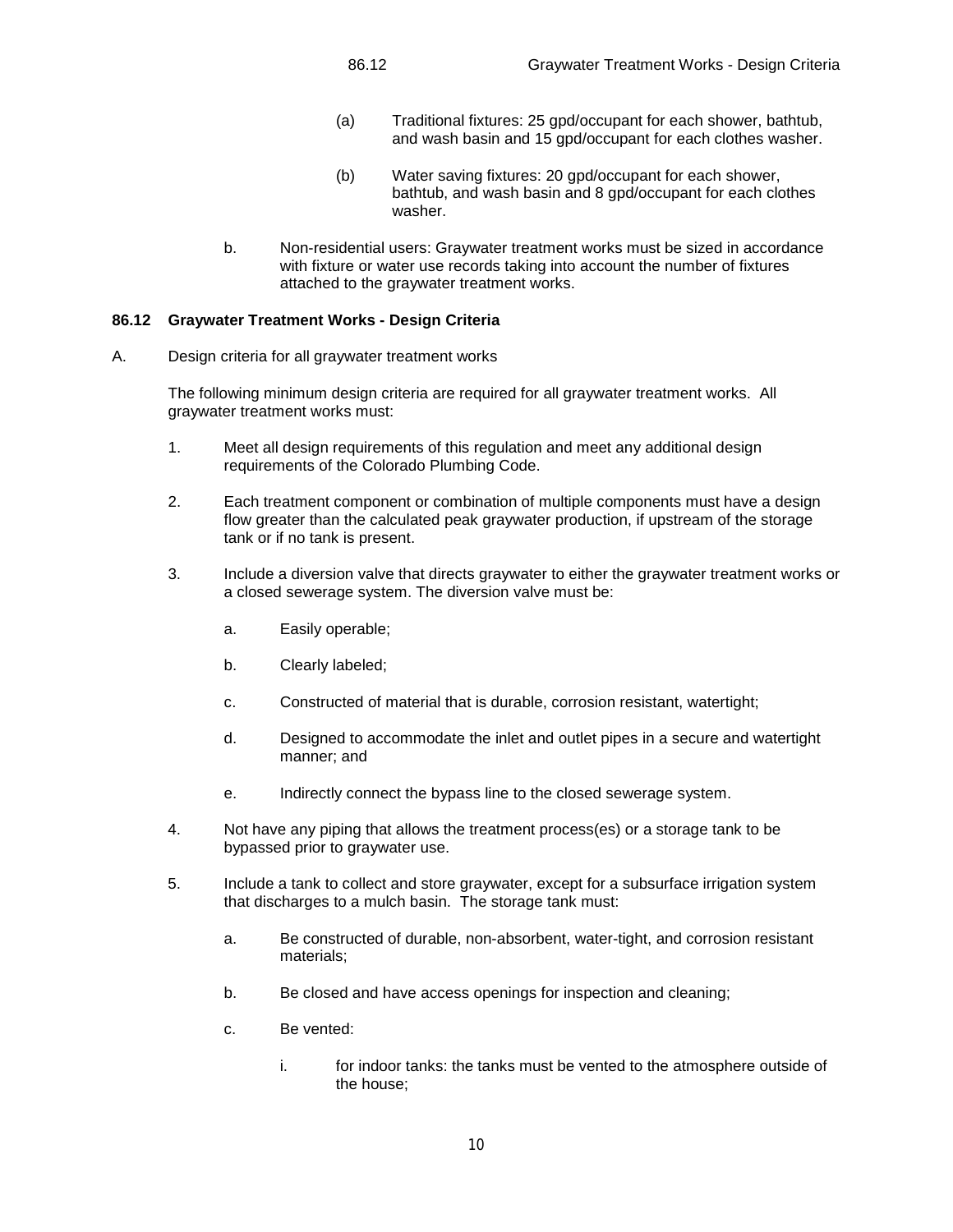- ii. for outdoor tanks: the storage tank must have a downturned screened vent;
- d. Have an overflow line:
	- i. with the same or larger diameter line as the influent line;
	- ii. without a shut off valve;
	- iii. that is trapped to prevent the escape of gas vapors from the tank; and
	- iv. that is indirectly connected to the closed sewerage system;
- e. Have a valved drain line with the same or larger diameter line as the influent line that is indirectly connected to the closed sewerage system;
- f. Be a minimum of 50 gallons;
- g. Be placed on a stable foundation;
- h. If located outdoors, not be exposed to direct sunlight; and
- i. Have a permanent label that states "CAUTION! NON-POTABLE WATER. DO NOT DRINK."
- 6. For indoor toilet or urinal flushing systems (Categories C and D) graywater treatment works must have a backup potable water system connection. For subsurface irrigation systems (Categories A and B) graywater treatment works may, but are not required to, have a backup potable water system that provides potable irrigation water when graywater is not being produced or is produced in insufficient quantities. A backup potable water system connection must meet the following requirements:
	- a. For non-public water system, potable water system connections: uncontrolled cross connections between a potable water system and a graywater treatment works are prohibited. All cross connections must be protected by a reduced pressure principle backflow prevention zone assembly or an approved air gap.
	- b. For public water system, potable water system connections: uncontrolled cross connections between a public water system and a graywater treatment works are prohibited. The graywater treatment works design must protect the public water system from cross connections by meeting the requirements of Regulation #11: Colorado Primary Drinking Water Regulations.
- 7. Not be used as a factor to reduce the design, capacity or soil treatment area requirements for OWTS or domestic wastewater treatment works.
- 8 Have any wastewater from graywater treatment works (e.g., filter backwash water) be properly contained and disposed into a closed sewerage system or an approved Underground Injection Control (UIC) well.
- 9. Have all graywater piping clearly distinguished and must be clearly labeled, including pipe identification and flow arrows.
- 10. If located in a 100-year floodplain area, meet or exceed the requirements of FEMA and the local emergency agency. The graywater system must be designed to minimize or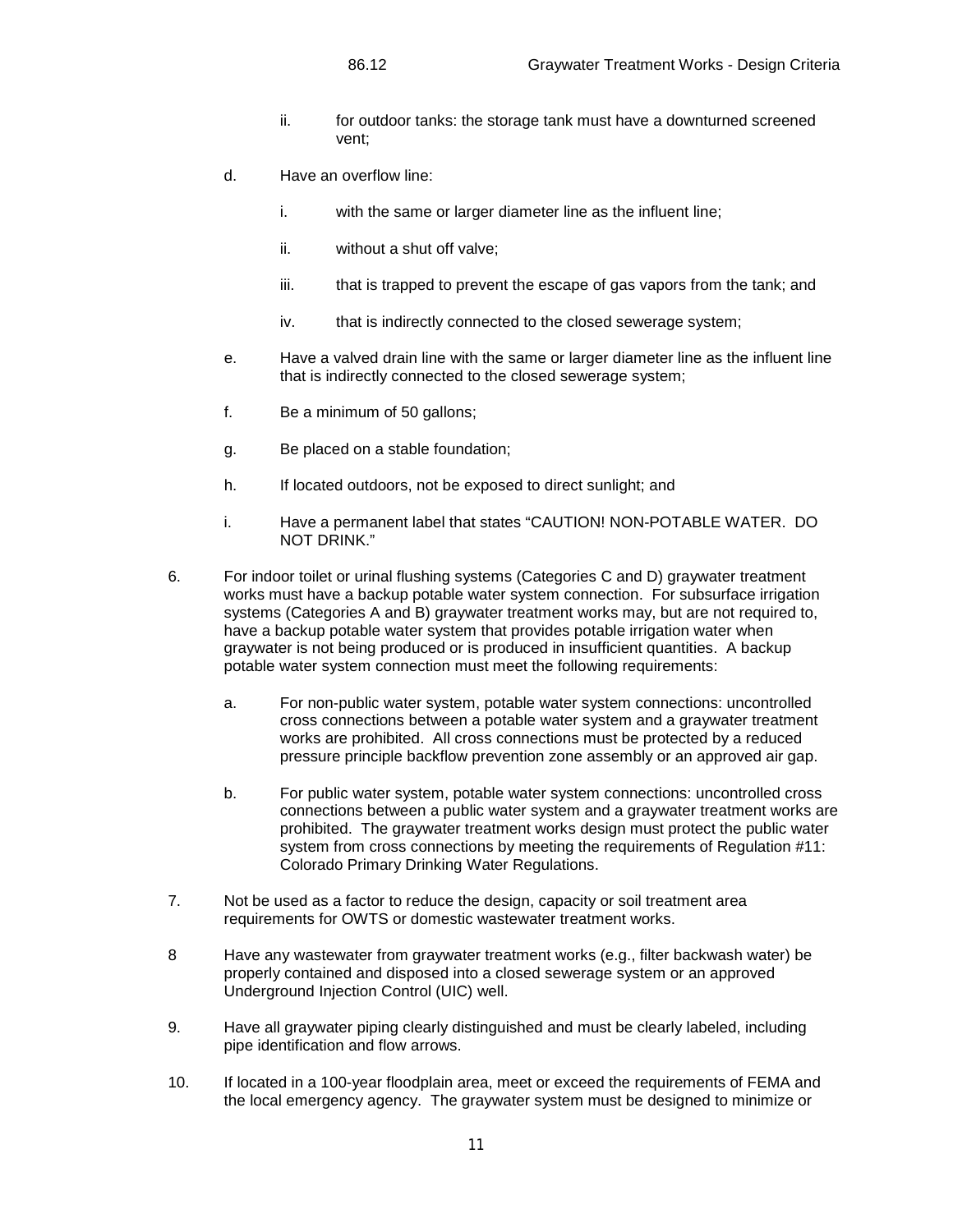eliminate infiltration of floodwaters into the system and prevent discharge from the system into the floodwaters.

- 11. Not be located in floodways.
- 12. Be located within the confines of the legal property boundary and not within an easement;
- B. Design criteria for subsurface irrigation systems
	- 1. All subsurface irrigation systems:

The following minimum design criteria are required for all graywater treatment works being used for subsurface irrigation. All subsurface graywater irrigation systems must:

- a. Have the subsurface irrigation components of the graywater irrigation system installed a minimum of four inches (4") and a maximum of twelve inches (12") below the finished grade.
- b. Have the subsurface irrigation components of the graywater irrigation system installed in suitable soil, as defined in section 86.8(36).
- c. Have a minimum of twenty-four inches (24") of suitable soil between the subsurface irrigation components of the graywater irrigation system and any restrictive soil layer, bedrock, concrete, or the highest water table. Restrictive soil layers are soil types 4, 4A, and 5 in Table 12-2.
- d. Include controls, such as valves, switches, timers, and other controllers, as appropriate, to ensure the distribution of graywater throughout the entire irrigation zone.
- e. If utilizing emitters, the emitters be designed to resist root intrusion and be of a design recommended by the manufacturer for the intended graywater flow and use. Minimum spacing between emitters shall be sufficient to deliver graywater at an agronomic rate and to prevent surfacing or runoff.
- f. Have all irrigation supply lines be polyethylene tubing or PVC Class 200 pipe or better and Schedule 40 fittings. All joints shall be pressure tested at 40 psi (276 kPa), and shown to be drip tight for five minutes before burial. Drip feeder lines can be poly or flexible PVC tubing.
- g. Meet the following setback distances in Table 12-1.

| Minimum Horizontal Distance Required<br>from:                                    | Graywater<br>Storage Tank | <b>Irrigation Field</b> |
|----------------------------------------------------------------------------------|---------------------------|-------------------------|
| <b>Buildings</b>                                                                 | 5 feet                    | 2 feet                  |
| Property line adjoining private property                                         | 10 feet                   | 10 feet                 |
| Property line adjoining private property<br>with supporting property line survey | $1.5$ feet                | $1.5$ feet              |
| Water supply wells                                                               | 50 feet                   | 100 feet                |
| Streams and lakes                                                                | 50 feet                   | 50 feet                 |

#### **Table 12-1: Graywater System Setback Requirements**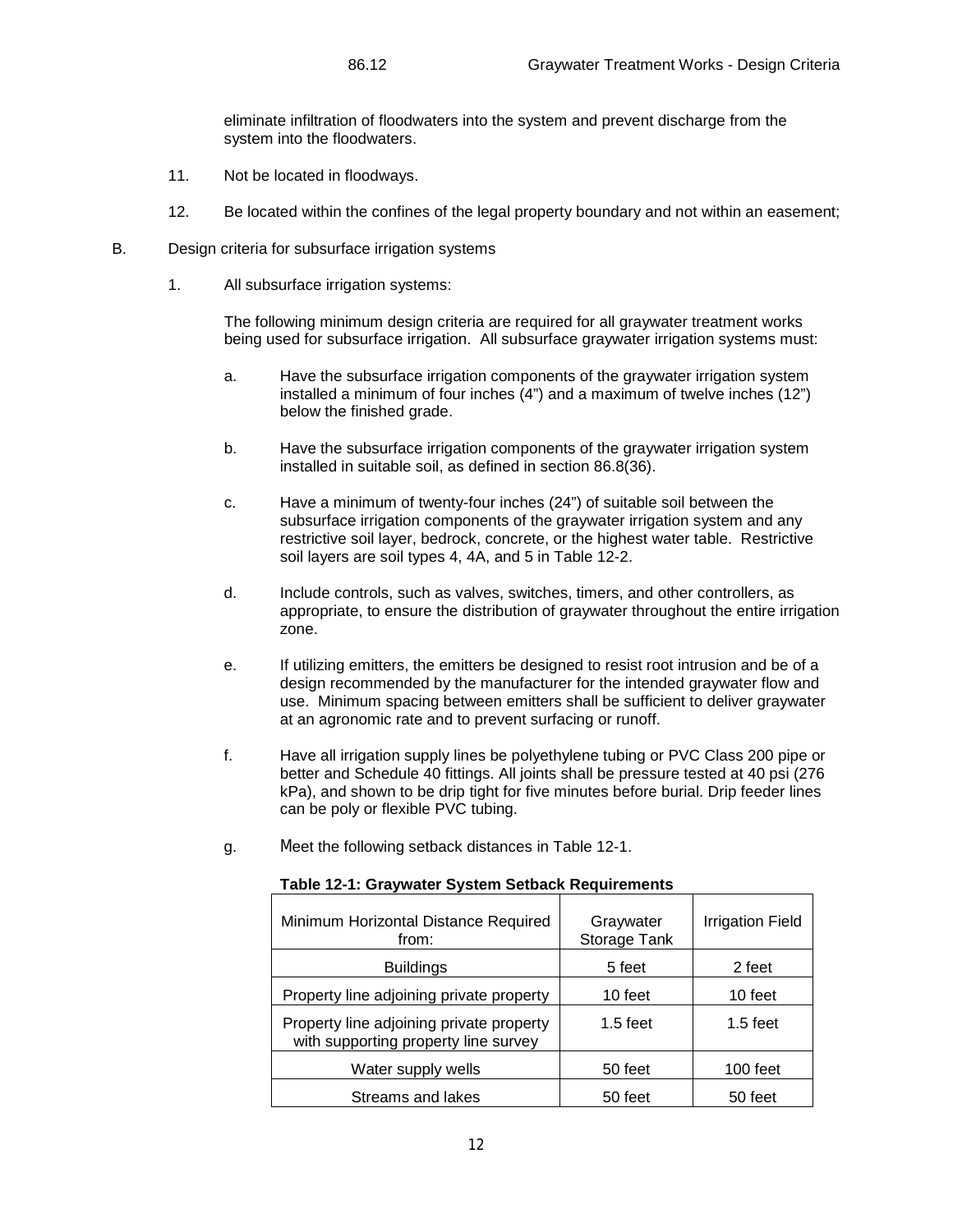| Seepage pits or cesspools           | 5 feet  | 5 feet  |
|-------------------------------------|---------|---------|
| OWTS disposal field                 | 5 feet  | 25 feet |
| OWTS tank                           | 5 feet  | 10 feet |
| Domestic potable water service line | 10 feet | 10 feet |
| Public water main                   | 10 feet | 10 feet |

- h. The irrigation field must be located on slopes of less than thirty percent (30%) from horizontal.
- i. Protocols for determining the size of the subsurface irrigation area:

The irrigation area must be determined using one of the following protocols.

i) Site evaluation protocol: The following site evaluation must be conducted to determine the appropriate size of the irrigation area for all subsurface irrigation systems, except single family dispersed subsurface irrigation systems (Category A and C dispersed subsurface irrigation systems) that are sized using the irrigation area equation protocol as defined in section  $86.12(B)(1)(i)(ii)$ .

The site evaluation must include:

- (a) Site information, including:
	- (1) a site map; and
	- (2) location of proposed graywater irrigation area in relation to physical features requiring setbacks in Table 12-1.
- (b) Soil investigation to determine long-term acceptance rate of a graywater irrigation area as a design basis. Soil investigation must be completed by either:
	- (1) a visual and tactile evaluation of soil profile test pit, or
	- (2) a percolation test.
- (c) Irrigation rates must not exceed maximum allowable soil loading rates in Table 12-2 based on the finest textured soil in the twenty-four inches (24") of suitable soil beneath the subsurface irrigation components.

# **Table 12-2: Soil Type Description and Maximum Hydraulic Loading Rate**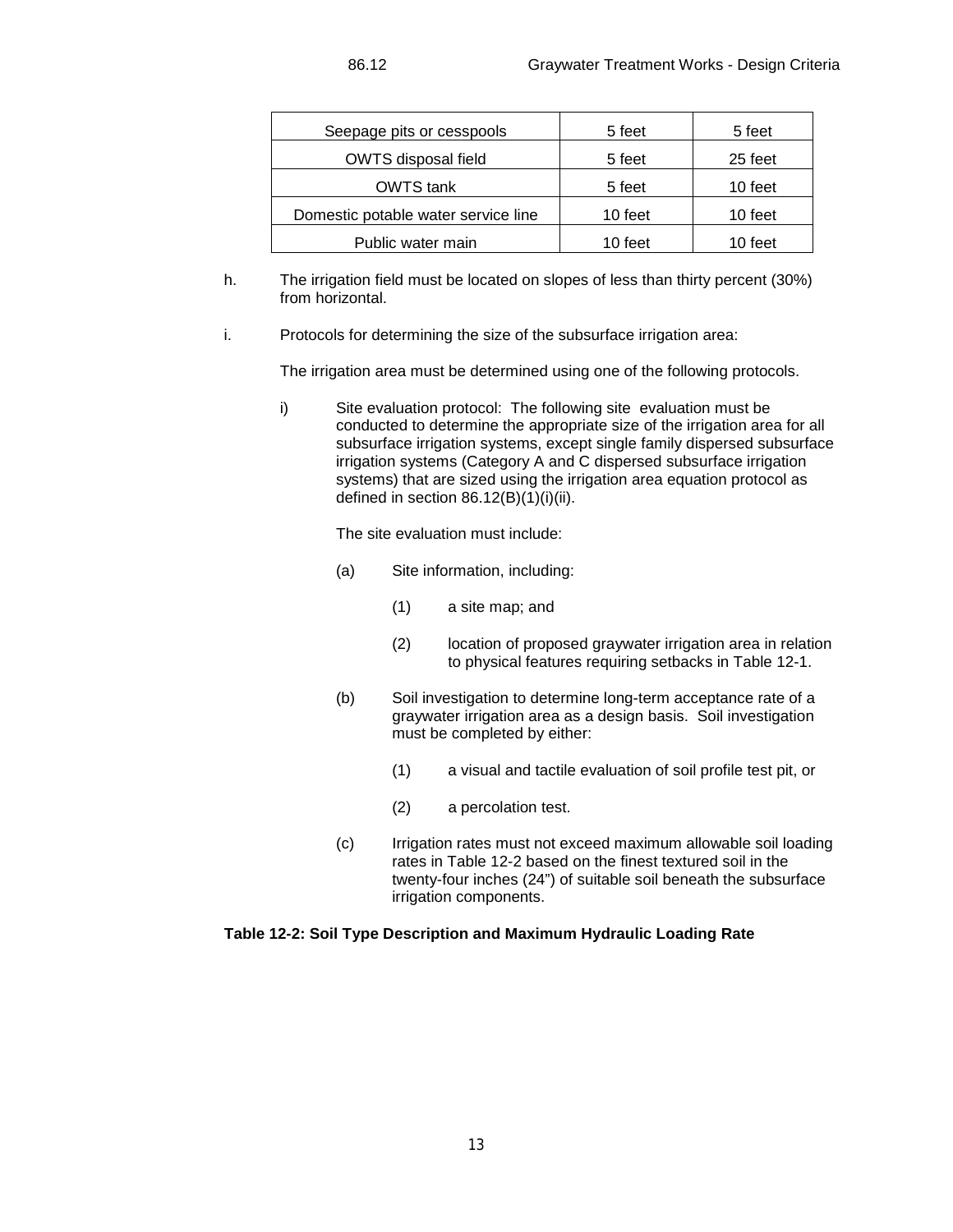| Soil<br><b>Type</b> | <b>USDA Soil Texture</b>                                                                                 | <b>USDA</b><br>Structure -<br>Shape | <b>USDA Soil</b><br>Structure-<br>Grade    | Percolation<br>Rate (MPI) | Loading Rate<br>for Graywater<br>(gal./sq. ft./day)                   |
|---------------------|----------------------------------------------------------------------------------------------------------|-------------------------------------|--------------------------------------------|---------------------------|-----------------------------------------------------------------------|
| $\mathbf 0$         | Soil Type 1 with<br>more than 35%<br>Rock (>2mm);<br>Soil Types 2-5 with<br>more than 50%<br>Rock (>2mm) |                                     | 0 (Single<br>Grain)                        | Less than 5               | Not suitable<br>without<br>augmentation<br>$1.0$ with<br>augmentation |
| 1                   | Sand, Loamy Sand                                                                                         |                                     | 0                                          | $5 - 15$                  | Not suitable<br>without<br>augmentation<br>$1.0$ with<br>augmentation |
| $\overline{2}$      | Sandy Loam, Loam,<br>Silt Loam                                                                           | BK GR<br>PR.                        | $\overline{2}$<br>(Moderate)<br>3 (Strong) | 16-25                     | 0.8                                                                   |
| 2A                  | Sandy Loam, Loam,<br>Silt Loam                                                                           | PR, BK, GR 0<br>(none)              | 1 (Weak)<br>Massive                        | 26-40                     | 0.6                                                                   |
| 3                   | Sandy Clay Loam,<br>Clay Loam, Silty<br>Clay Loam                                                        | PR, BK, GR                          | 2, 3                                       | 41-60                     | 0.4                                                                   |
| 3A                  | Sandy Clay Loam,<br>Clay Loam, Silty<br>Clay Loam                                                        | PR, BK, GR<br>0                     | 1 Massive                                  | 61-75                     | 0.2                                                                   |
| $\overline{4}$      | Sandy Clay, Clay,<br><b>Silty Clay</b>                                                                   | PR, BK,<br><b>GR</b>                | 2, 3                                       | 76-90                     | Not suitable                                                          |
| 4A                  | Sandy Clay, Clay,<br><b>Silty Clay</b>                                                                   | PR, BK,<br>GR <sub>0</sub>          | 1 Massive                                  | 91-120                    | Not suitable                                                          |
| 5                   | Soil Types 2-4A                                                                                          | Platy                               | 1, 2, 3                                    | $121 +$                   | Not suitable                                                          |

- (d) Suitable soil may consist of original, undisturbed soil or original soil that is augmented. Not suitable soil may be augmented as needed to ensure suitable soil is used.
- (e) If the original soil is augmented, the mixture used for augmentation must meet the following criteria to ensure that suitable soil is achieved:
	- (1) The mixture must have an organic content that is at least five percent (5%) and no greater than ten percent (10%);
	- (2) The mixture must be a well blended mix of mineral aggregate (soil) and compost where the soil ratio depends on the requirements for the plant species; and
	- (3) The mineral aggregate must have the following gradation: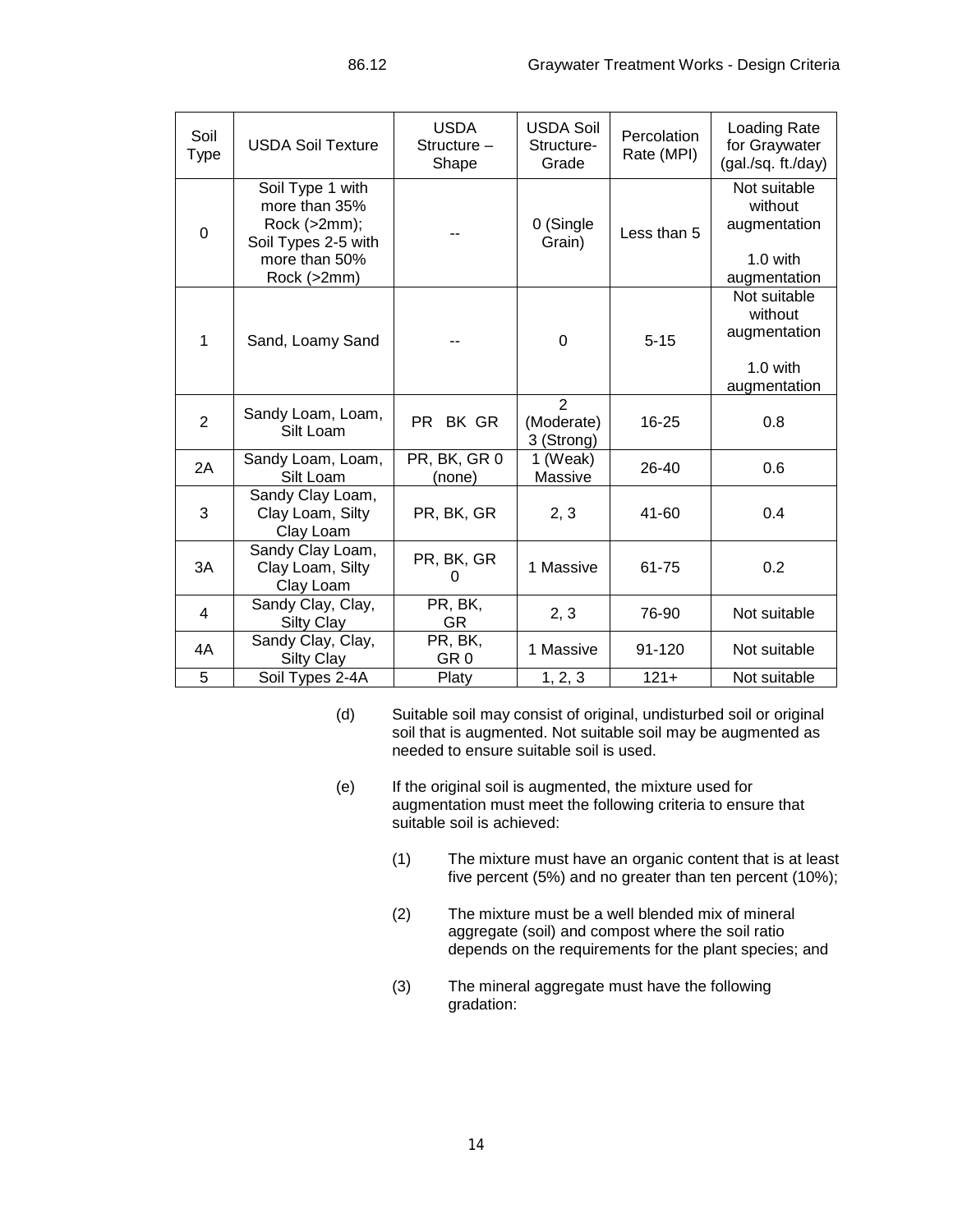| Sieve Size | <b>Percent Passing</b> |
|------------|------------------------|
| 3/8        | 100                    |
| No. 4      | $95 - 100$             |
| No. 10     | 75 - 90                |
| No. 40     | $25 - 40$              |
| No. 100    | 4 - 10                 |
| No. 200    | $2 - 5$                |

- (f) If the original soil is augmented, the additional soil must be tilled into the native soil a minimum of six inches (6") below irrigation application zone.
- (g) Soil types 0 and 1 must be augmented before use. Soil type 4, 4A, and 5 are not suitable for subsurface irrigation.
- ii) Irrigation area equation protocol: The following irrigation area equation protocol may be used to determine the appropriate size of the irrigation area for single family, dispersed subsurface irrigation systems (Categories A and C dispersed subsurface irrigation systems).

This protocol cannot be used to size mulch basins.

 $LA = GW / (CF \times ET \times PF)$ 

Where:

| LA |   | Landscaped area (square feet);                                                                                                                                                                                                                |
|----|---|-----------------------------------------------------------------------------------------------------------------------------------------------------------------------------------------------------------------------------------------------|
| GW |   | Estimated graywater flow (gallons per week);                                                                                                                                                                                                  |
| СF | = | 0.62 (square foot x inch / gallon) = $(7.48$<br>gallons/ 1-cu-ft) / 12 inch/ft);                                                                                                                                                              |
| FТ | = | Evapotranspiration rate (inch / week), as<br>determined by USDA Natural Resources<br>Conservation Service CO652.0408 "Figure CO4-<br>1: Map of Colorado Climate Zones" dated April<br>1978, or weekly averages based on actual<br>conditions; |
| РF |   | Plant factor, 0.5                                                                                                                                                                                                                             |

2. Mulch basin irrigation system requirements

The following minimum design criteria are required for graywater treatment works using mulch basin systems for subsurface irrigation:

- a. Mulch shall be permeable enough to allow rapid infiltration of graywater.
- b. The minimum void space mulch basin volume must be either: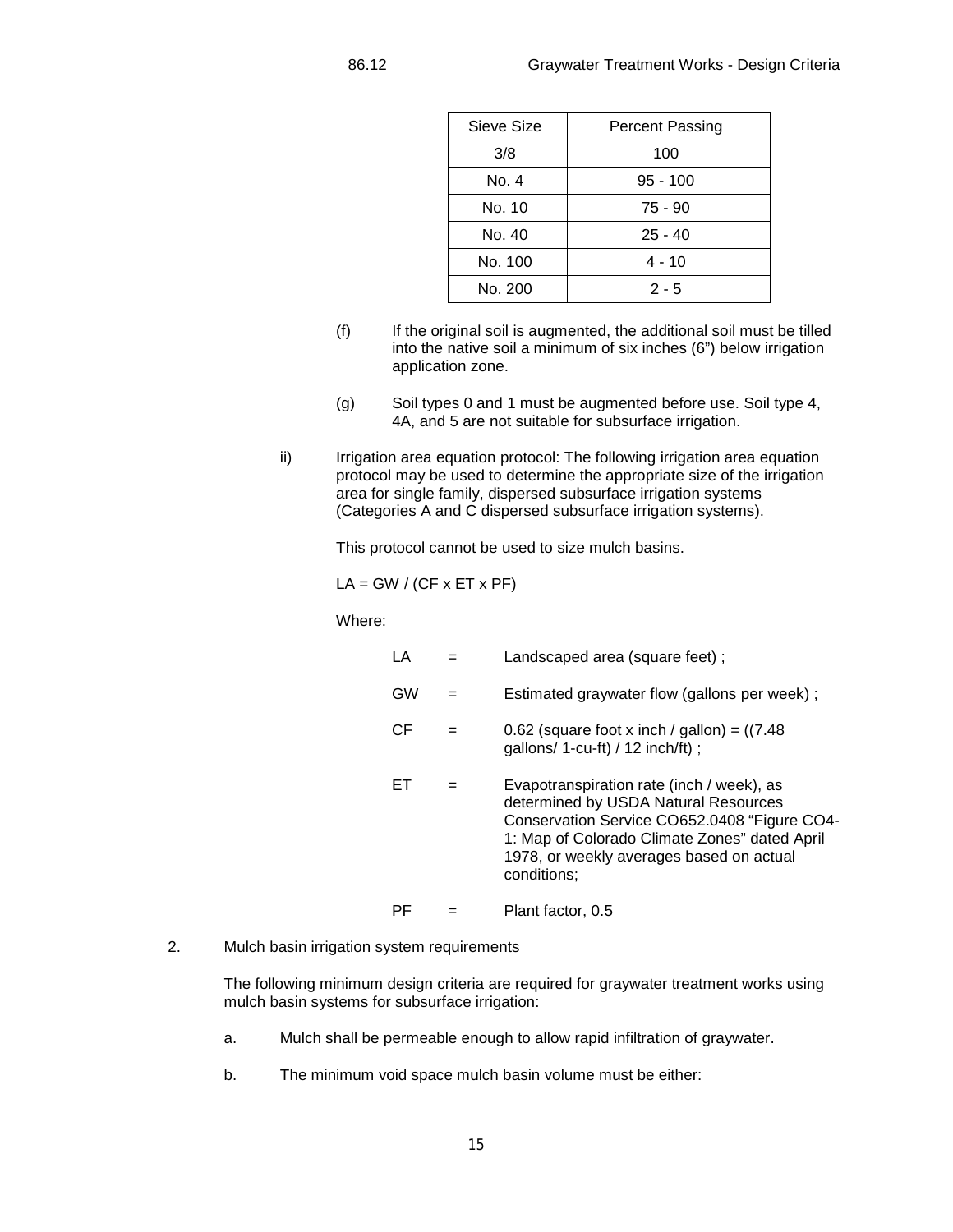- i. Three (3) times the anticipated average daily flow for graywater treatment works without a storage tank to allow for graywater volume surges and to prevent surfacing or runoff.
- ii. One and a half (1.5) times the anticipated average daily flow for graywater treatment works with storage tank meeting the section 86.11(Ag)(5) design criteria.
- c. Piping to mulch basins must discharge a minimum of four inches (4") below grade into a container for dispersal of graywater into the mulch basin. The container must be designed to have four inches (4") of freefall between the invert of the discharge pipe and the mulch. The container must have an access lid for observation of flow and to check mulch levels.
- d. The mulch basin must have a minimum depth of twelve inches (12") below grade and not more than twenty four (24") below grade.
- e. A filter is not required.
- 3. Dispersed subsurface irrigation system requirements

The following minimum design criteria are required for graywater treatment works using dispersed irrigation systems for subsurface irrigation:

- a. Include a cartridge filter, which must meet the following requirements:
	- i. A minimum of 60 mesh;
	- ii. Located between the storage tank and the irrigation system;
	- iii. If a pump is being used to pressurize the graywater distribution system, the filter must be located after the pump.
- C. Design criteria for indoor toilet and urinal flushing graywater treatment works (Categories C and D)
	- 1. Category C: single family, indoor toilet and urinal flushing graywater treatment works

The following minimum design criteria are required for graywater treatment works for Category C: single family, indoor toilet and urinal flushing:

- a. The graywater treatment works must be certified under "Class R" of NSF/ANSI 350 Onsite Residential and Commercial Water Reuse Treatment Systems.
- b. If a disinfection process is not part of NSF/ANSI 350-2011 equipment, separate disinfection system equipment is required. For graywater treatment works that use sodium hypochlorite (bleach), the graywater treatment works must be capable of providing a free chlorine residual of 0.2 to 4.0 mg/L in the graywater throughout the indoor graywater plumbing system.
- c. The graywater treatment works must include a dye injection system that is capable of providing a dye concentration that is visibly distinct from potable water.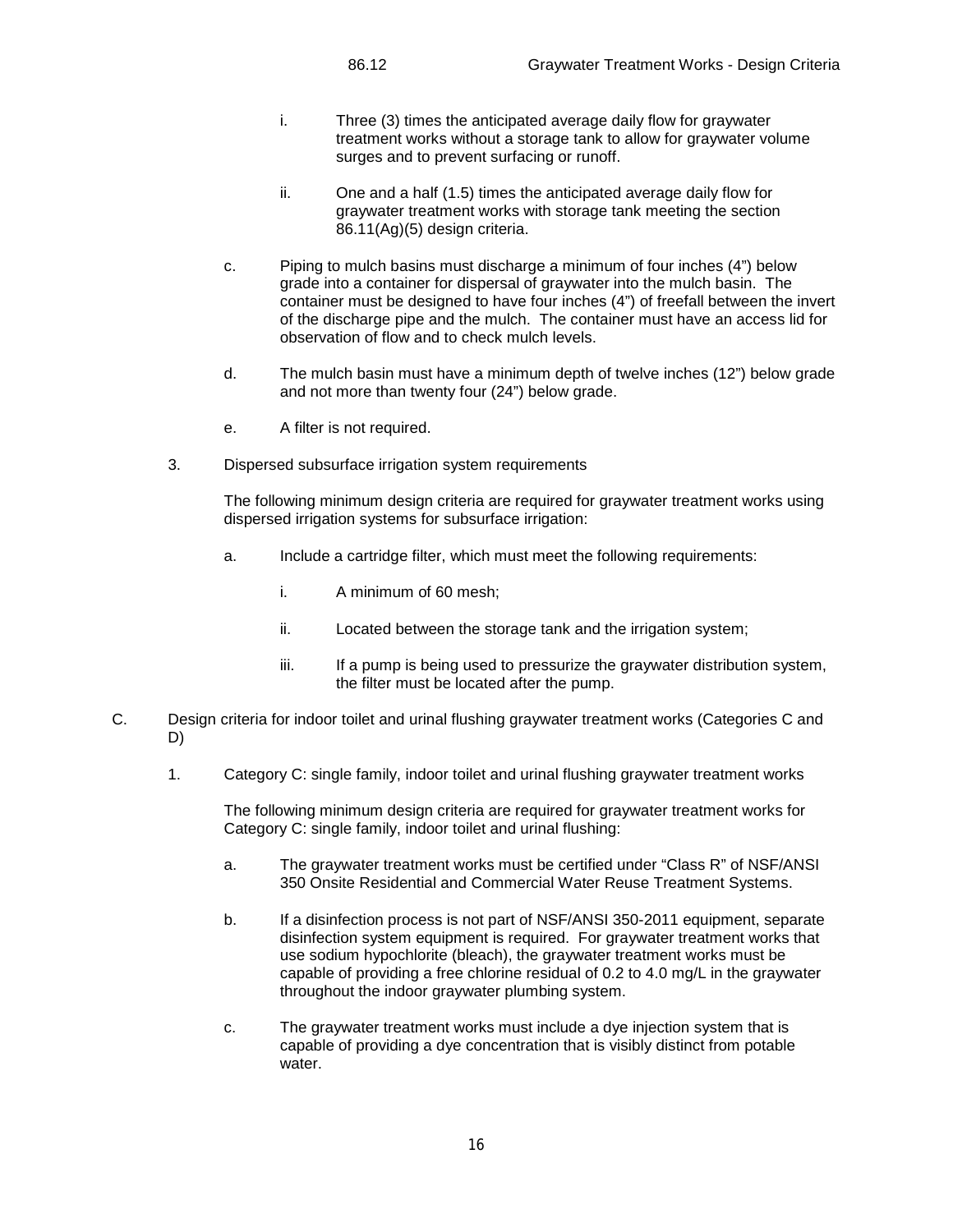- d. For Category C indoor toilet and urinal flushing graywater treatment works that are also capable of using graywater for subsurface irrigation, the system may be designed to allow graywater to be diverted to the subsurface irrigation graywater treatment works prior to the disinfection and dye process, however after the point of diversion the subsurface irrigation portion of the system must meet the requirements in section 86.12(B).
- 2. Category D: non-single family, indoor toilet and urinal flushing graywater treatment works

The following minimum design criteria are required for Category D: non-single family, indoor toilet and urinal flushing:

- a. The graywater treatment works must be certified under "Class R" or "Class C" of NSF/ANSI 350 Onsite Residential and Commercial Water Reuse Treatment Systems. Required classification shall be dictated by the size of the graywater treatment works and if the graywater sources are residential or commercial as defined by NSF/ANSI 350.
- b. Separate disinfection system equipment is required if a disinfection process is not part of NSF/ANSI 350-2011 equipment. A graywater treatment works must be capable of providing a free chlorine residual of 0.2 to 4.0 mg/L in the graywater throughout the indoor graywater plumbing system.
- c. The graywater treatment works must include a dye injection system that is capable of providing a dye concentration that is visibly distinct from potable water.
- d. For Category D indoor toilet and urinal flushing graywater treatment works that are also capable of using graywater for subsurface irrigation, the system may be designed to allow graywater to be diverted to the subsurface irrigation graywater treatment works prior to the disinfection and dye process, however after the point of diversion the subsurface irrigation portion of the system must meet the requirements in section 86.12(B).
- e. For graywater treatment works that have a capacity to receive greater than 2,000 gallons per day, the design must be prepared under the supervision of and submitted with the seal and signature of a professional engineer licensed to practice engineering in the State of Colorado in accordance with the requirements of the Colorado Department of Regulatory Agencies (DORA) – Division of Registrations.
- D. Signage requirements for non-single family graywater treatment works (Categories B and D)
	- 1. All required notifications shall include posting of signs of sufficient size to be clearly read with the language below in the dominant language(s) expected to be spoken at the site.
	- 2. All non-single family graywater treatment works (Categories B and D)

All non-single graywater treatment works must comply with the following signage requirements.

a. A permanent warning sign must be visible at all fixtures from which graywater is collected. The signs must state that, "WATER FROM THIS FIXTURE IS REUSED. CHEMICALS, EXCRETA, PETROLEUM OILS AND HAZARDOUS MATERIALS MUST NOT BE DISPOSED DOWN THE DRAIN";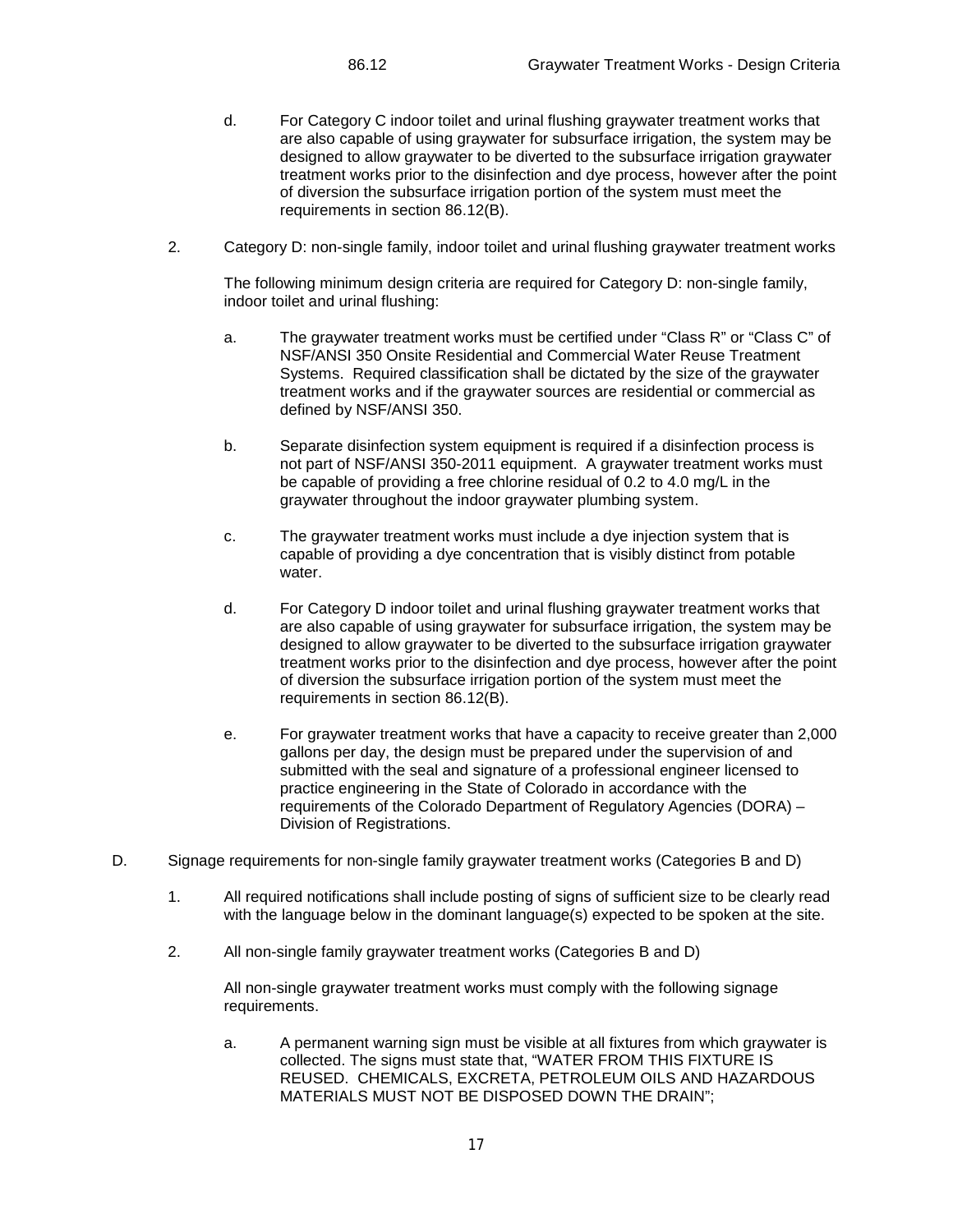- b. Each room that contains graywater treatment works components must have a sign that says "CAUTION GRAYWATER TREATMENT WORKS, DO NOT DRINK, DO NOT CONNECT TO THE POTABLE DRINKING WATER SYSTEM. NOTICE: CONTACT BUILDING MANAGEMENT BEFORE PERFORMING ANY WORK ON THIS WATER SYSTEM."; and
- 3. Non-single family, subsurface irrigation non-single family graywater treatment works (Categories B and D)

Non-single family, subsurface irrigation graywater treatment works (Categories B and D, if applicable) must comply with the following signage requirement:

- a. Each irrigation area must have a sign that says "CAUTION GRAYWATER BEING USED FOR IRRIGATION. DO NOT DRINK, DO NOT CONNECT TO THE POTABLE DRINKING WATER SYSTEM."
- 4. Non-single family, indoor toilet or urinal flushing, non-single family graywater treatment works (Category D)

Non-single family, indoor toilet and urinal flushing graywater treatment works (Category D) must comply with the following signage requirement:

a. Each toilet and urinal must have a sign that says: "TO CONSERVE WATER, THIS BUILDING USES TREATED NON-POTABLE GRAYWATER TO FLUSH TOILETS AND URINALS."

#### **86.13 Operation and Maintenance Manual**

All graywater systems must have an O&M manual. The O&M manual must include the following items:

- A. A graywater treatment works description including: equipment list, design basis data including but not limited to, design volumes, design flow rates of each component and service area, system asbuilt drawing, and process description.
- B. Maintenance information for the graywater treatment works including but not limited to: component maintenance schedule, instructions for component repair, replacement, or cleaning, replacement component source list, testing and frequency for potable containment device, and instructions for periodic removal of residuals.
- C. Operational ranges for parameters including but not limited to: disinfectant concentration levels, filter replacement parameters, pressure ranges, tank level, and valve status under normal operation.
- D. Step-by-step instructions for starting and shutting down the graywater treatment works including but not limited to: valve operation, any electrical connections, cleaning procedures, visual inspection, and filter installation.
- E. A guide for visually evaluating the graywater treatment works and narrowing any problem scope based on alarm activations, effluent characteristics, system operation, and history.
- F. A list of graywater control measures in which the graywater treatment works must be operated.

#### **86.14 Graywater Use Requirements - Control Measures**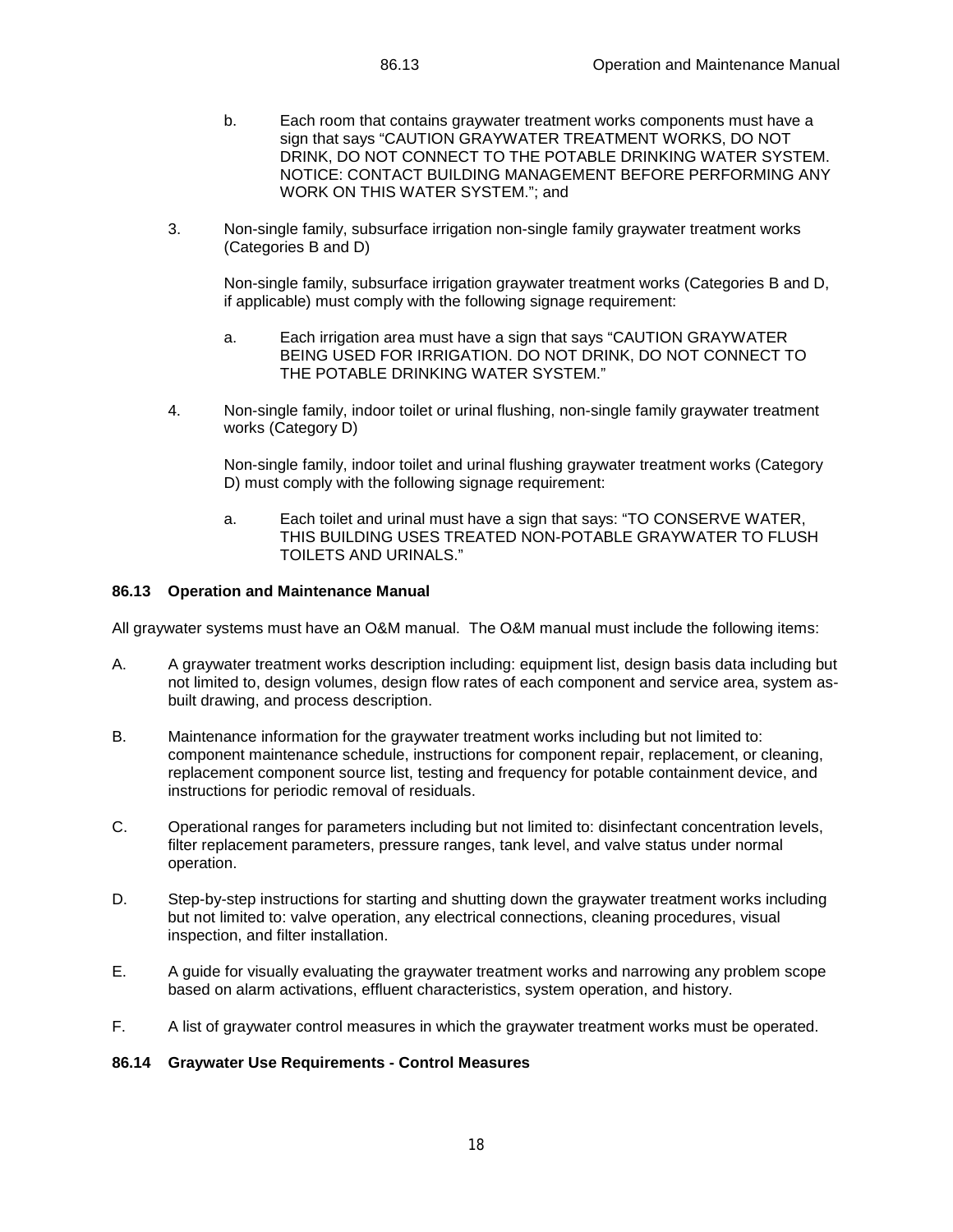- A. Control measures are operational requirements representing best management practices that graywater systems must follow when operating a graywater treatment works.
- B. Control measures that apply to all graywater uses

All graywater treatment works must be operated in accordance with the following control measures:

- 1. Graywater must be collected in a manner that minimizes the presence or introduction of:
	- a. hazardous or toxic chemicals in the graywater to the greatest extent possible;
	- b. human excreta in the graywater to the greatest extent possible;
	- c. household wastes; and
	- d. animal or vegetable matter.
- 2. Use of graywater is limited to the confines of the facility that generates the graywater.
- 3. The graywater treatment works must be operated and maintained in accordance with the O&M manual, including all manufacturer recommended maintenance activities. The O&M manual must remain with the graywater treatment works throughout the system's life and be updated based on each modification and approval made to the system. The O&M manual must be transferred, upon change of ownership or occupancy, to the new owner or tenant.
	- a. For Category D graywater treatment works that have a capacity to receive greater than 2,000 gallons per day (gpd), operational and maintenance records must be maintained for a minimum of the past five (5) years.
- 4. The owner or operator of a graywater treatment works must minimize exposure of graywater to humans and domestic pets.
- 5. Graywater use and graywater treatment works must not create a public nuisance.
- 6. Graywater must not be stored for more than 24 hours unless the graywater has been treated by a graywater treatment works that meets the design requirements of section 86.12. All graywater must be stored inside a tank(s) that meets the design requirements of section 86.12(A)(5).
- 7. Temporary or semi-temporary connections from the potable water system or public water system to the graywater treatment works are prohibited. Permanent connections from the potable water system or public water system to the graywater treatment works must meet the design requirements of 86.11(A)(6).
- C. Control measures that apply to subsurface irrigation graywater use

Subsurface irrigation graywater treatment works must be operated in accordance with the following additional control measures:

- 1. Agricultural irrigation with graywater is prohibited.
- 2. Irrigation is prohibited when the ground is frozen, plants are dormant, during rainfall events, or the ground is saturated.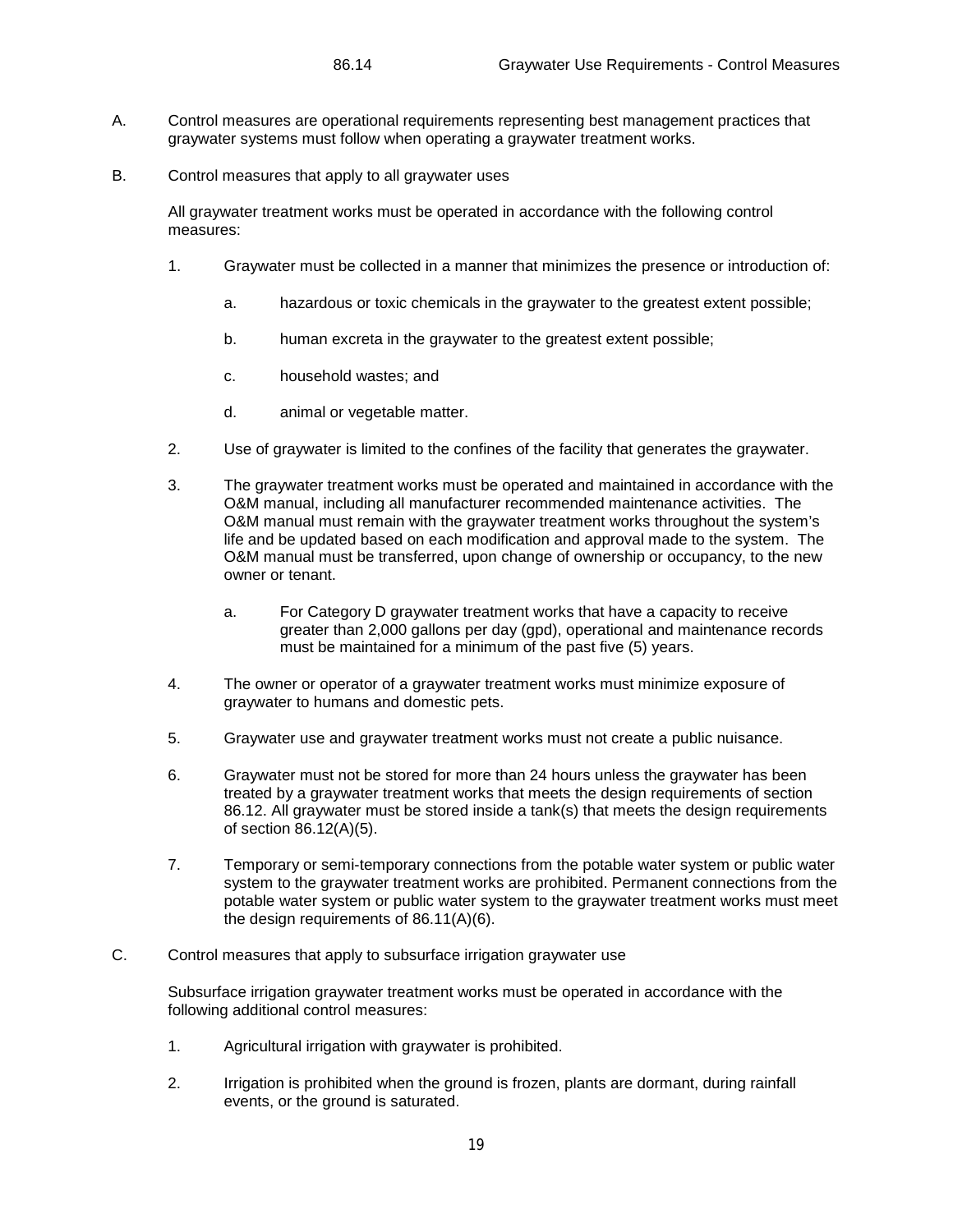- 4. Graywater must be applied in a manner that does not result in ponding, runoff, or unauthorized discharge to state waters. For dispersed subsurface irrigation systems, the graywater must be applied at an agronomic rate. For mulch basins systems, the graywater must not be applied in excess of the soil adsorption rate.
- 5. For mulch basin systems, mulch must be replenished and undergo periodic maintenance as needed to reshape or remove material to maintain surge capacity and to prevent ponding and runoff.
- D. Control measures that apply to indoor toilet and urinal flushing graywater use

Indoor toilet and urinal flushing graywater treatment works (Categories C and D) must be operated in accordance with the following additional control measures.

- 1. Graywater for toilet and urinal flushing use must be disinfected.
	- a. Graywater treatment works that utilize chlorine for disinfection must have a minimum of 0.2 mg/L and a maximum of 4.0 mg/L of free chlorine residual throughout the indoor graywater plumbing system, including fixtures.
	- b. Single family graywater treatment works that utilize non-chemical methods, such as UV, for disinfection must have a chlorine puck present in each toilet or urinal tank.
- 2. Graywater for toilet and urinal flushing must be dyed with either blue or green food grade vegetable dye and be visibly distinct from potable water.

# **86.15 Certified Operator**

A graywater treatment works must be operated by qualified personnel who meet any applicable requirements of Regulation #100, the Water and Wastewater Facility Operators Certification Requirements.

# **86.16 - 86.20 Reserved**

#### **86.21 STATEMENT OF BASIS, SPECIFIC STATUTORY AUTHORITY, AND PURPOSE; APRIL 13, 2015 RULEMAKING, FINAL ACTION MAY 11, 2015, EFFECTIVE JUNE 30, 2015**

The provisions of sections 25-8-202(1)(c) and 25-8-205(1)(g), C.R.S., provide the specific statutory authority for the Graywater Control Regulation adopted by the Water Quality Control Commission (commission). The commission has also adopted, in compliance with section 24-4-203(4), C.R.S., the following statement of basis, specific statutory authority, and purpose.

# **BASIS AND PURPOSE**

#### **I. Purpose**

The commission has determined that the adoption of the requirements set forth in Regulation #86 are necessary to protect public health and the environment in the state. The commission believes that the implementation of graywater use in Colorado will proceed more expeditiously by limiting the initial regulatory scope. This approach promotes development of local graywater programs through two initial graywater uses with specific treatment and control measure requirements. The commission expects the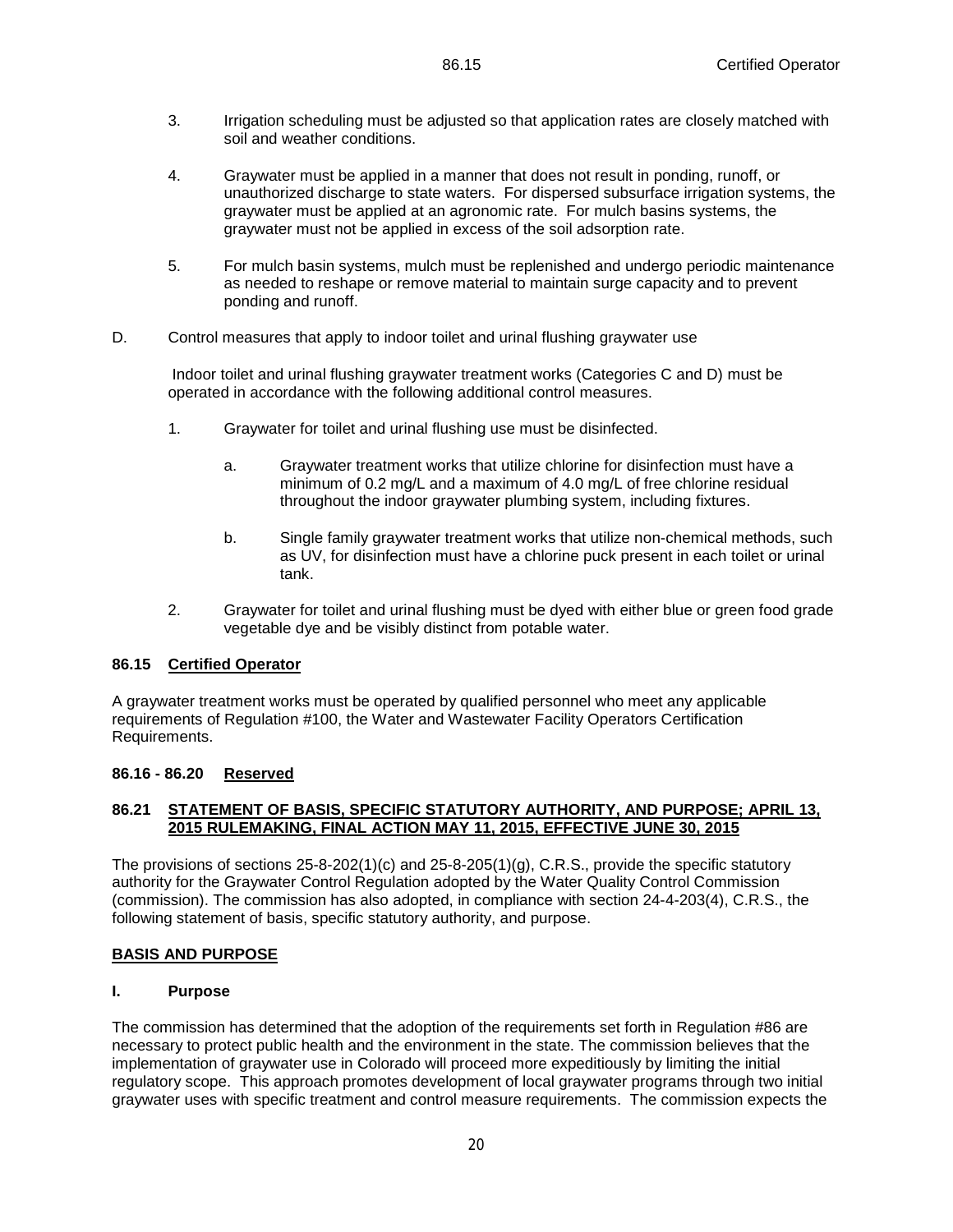adoption of modifications to Regulation #86 over time to allow for additional graywater uses, graywater users, and expanded treatment options. The commission anticipates future reviews of this regulation to include a review for improved organization and readability, and also anticipates that the next review will consider whether to allow agricultural irrigation as a use, and whether to adopt variance provisions.

It is the intent of the commission that this regulation promote the use of graywater by providing a comprehensive framework which, when followed, will assure responsible use of graywater compatible with the state's public policy to foster the health, welfare and safety of the inhabitants of the state of Colorado and to protect, maintain, and improve, where necessary and reasonable, the water quality in Colorado.

# **II. House Bill 13-1044 Background**

House Bill 13-1044 was signed into law on May 15, 2013, and authorizes the use of graywater in Colorado. The legislation defined "graywater" and "graywater treatment works" and established a basic implementation framework for graywater use within Colorado.

Under the statute, each local city, city and county, or county are able to decide whether to allow graywater use within its jurisdiction via the adoption of a resolution or ordinance that meets minimum local, state and federal requirements, including but not limited to the Colorado Plumbing Board regulations, local graywater control programs, water rights requirements, and operator certification requirements. All graywater users must wait until all relevant regulations are effective before implementing graywater treatment works.

# **III. Regulatory Goals**

Through adoption of this regulation, the commission is encouraging the use of graywater. Because graywater has the potential to be a human pathogen pathway, the commission is adopting measures to adequately protect public health. The graywater regulation is structured so that local governments will have flexibility to adopt ordinances, resolutions, and rules that are appropriate in each individual circumstance. Local graywater control programs are voluntary, and may allow one or both of the authorized graywater uses. The local graywater control program may be more stringent but must meet the minimum requirements of Regulation #86. Since neither the local implementing agencies nor the state agencies were allocated funds for graywater regulation, ordinance, code, resolution, and other supporting graywater control legal framework, the regulation aims to be cognizant of resource limitations linked to local implementation. At this time, the commission is authorizing two graywater uses – indoor toilet flushing and outdoor subsurface irrigation. The commission anticipates that the allowed graywater uses may be expanded in the future after Colorado gains some experience and further scientifically based research can define the risks and benefits.

# **IV. Applicability**

The statute states that, "graywater may only be used in areas where the local city, city and county, or county has adopted an ordinance or resolution approving the use of graywater", and ordinances and resolutions must be "in compliance" with the commission's regulation and other federal, state, and local. §§ 25-8-205(1)(g)(II), 31-11-107(1) and 31-15-601(1)(m), C.R.S.

The Commission declined to grandfather preexisting graywater systems. All graywater systems in Colorado must meet the requirements of this regulation.

There are some on-site waste water treatment systems ("OWTS") that, in addition to disposal, use some of the water generated from these systems for subsurface irrigation. The purpose of these systems is sewage disposal. These systems were approved prior to May 15, 2013, pursuant to *Regulation #43: On-Site Wastewater Treatment System Regulation* ("OWTS") (5 CCR 1002-43.4(J) or *Individual Sewage Disposal System Guidelines* ("ISDS") (5 CCR 1003-6.IV.J) which allows a local public health agency to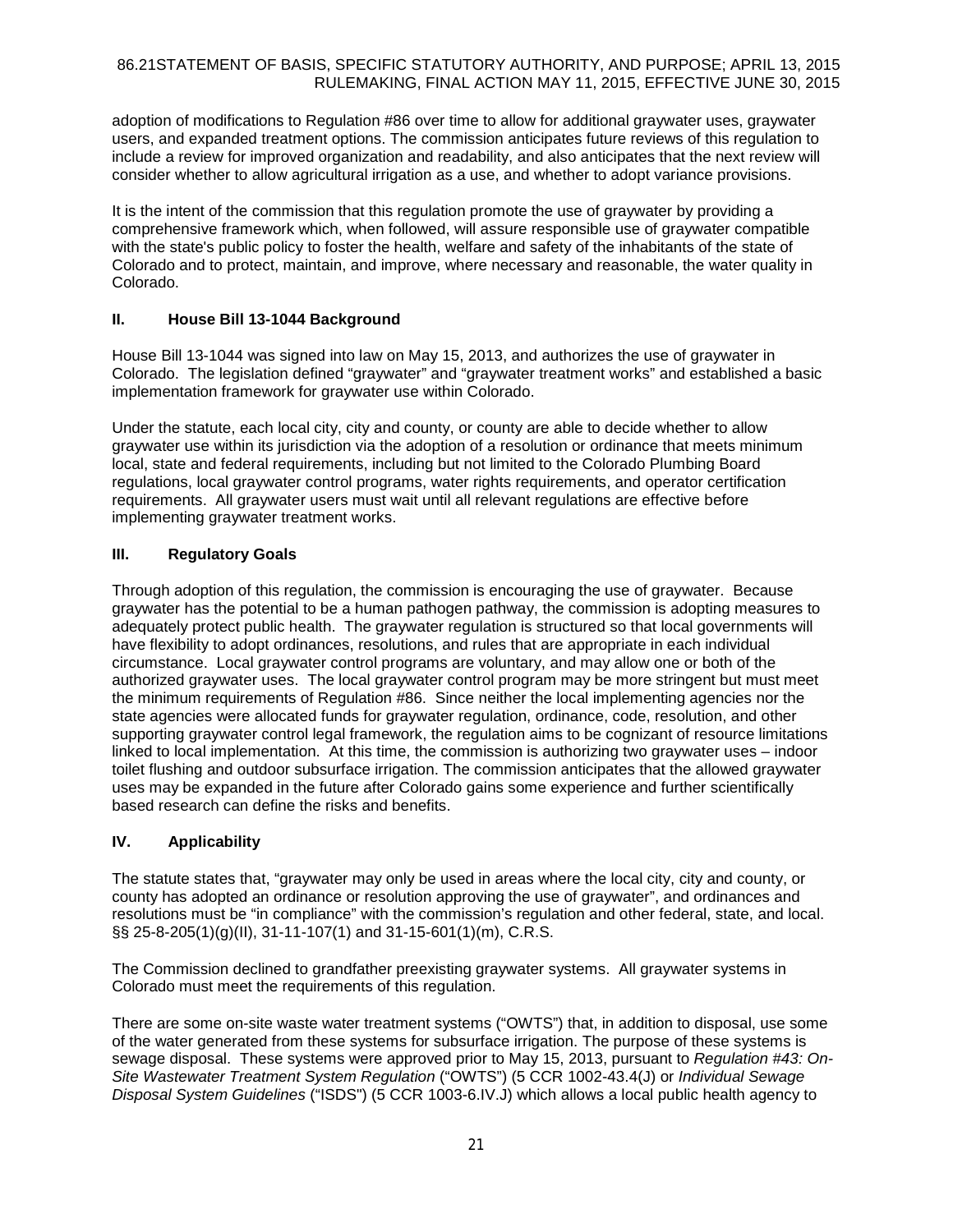approve "experimental" OWTS or ISDS systems. The record indicated there are a small number of these systems, less than 10. The Commission adopted section 86.6(A)(2) to address these systems. These systems will continue to operate under Regulation No. 43 and will be deemed in compliance with this regulation unless and until modifications are made, at which time the system will need to evaluate its system and to the extent applicable must come into compliance with requirements of this regulation.

A local city, city and county or county that adopts a graywater ordinance or resolution must include the ability to compel graywater users to discontinue the practice in the event the program is discontinued. Where a local jurisdiction adopts a local graywater program, and later decides to discontinue the local graywater control program, the local government may either fully discontinue the program or adopt a limited graywater control program to allow existing graywater systems to continue. The "limited graywater control program" option means that the previously adopted local control program (including all Regulation #86 requirements) can be limited to the existing graywater treatment works and that no additional applications for graywater systems will be accepted.

# **V. Enforcement and Division Oversight**

The statute conveys exclusive enforcement authority regarding compliance with the local ordinance or resolution to the local jurisdiction. The commission does not intend to directly enforce on individual users or graywater treatment works that are located within a local graywater control program. In cases where there is no local graywater control program in place, graywater use within the local jurisdiction will not be authorized and the user (not the local agency) may face enforcement action from the Water Quality Control Division (division).

A local city, city and county, or county that chooses to adopt a local graywater control program must notify the Division within 60 days of adoption and provide a copy of the ordinance, or resolution and, if applicable, rule. The division may review the ordinance or resolution to ensure that the ordinance or resolution meets the minimum intent of Regulation #86, and may take action to compel any local graywater program to conform to the minimum requirements of the regulation.

# **VI. Definitions**

The commission relied upon existing regulatory definitions where possible and adopted definitions for several terms not already defined in statute. The definitions of the terms "cross-connection" and "public water system" were taken from Regulation #11: Colorado Primary Drinking Water Regulations. The definitions of the terms "component", "design", "design flow", "floodplain", "floodway", "local public health agency", "on-site wastewater treatment system", "percolation test", "site evaluation", "soil horizon", "soil profile test pit", and "soil structure" were taken or modified from Regulation #43: On-site Wastewater Treatment System Regulation. The definitions of the terms "agronomic rate", "agricultural irrigation", and "Division" were taken or modified from Regulation #84: Reclaimed Water Control Regulation. The definition for "indirect connection" was modified from the International Plumbing Code 2012 edition definition of an "indirect waste pipe". The definitions of the terms "suitable soil" and "subsurface irrigation" were modified from Washington Administrative Code Chapter 246-274.

The commission created definitions for "closed sewerage system", "facility", "legally responsible party", "local agency", "local graywater control program", "modification", "public nuisance", and "single family".

# **VII. Administration**

In section 86.9 of the regulation, the commission set mandatory minimum requirements for a resolution or ordinance and, if applicable, rule as adopted by a local agency. The minimum requirements are intended to ensure that the local graywater control program meets the statutory requirements and to ensure a comprehensive graywater program. Based on stakeholder feedback, the regulation allows some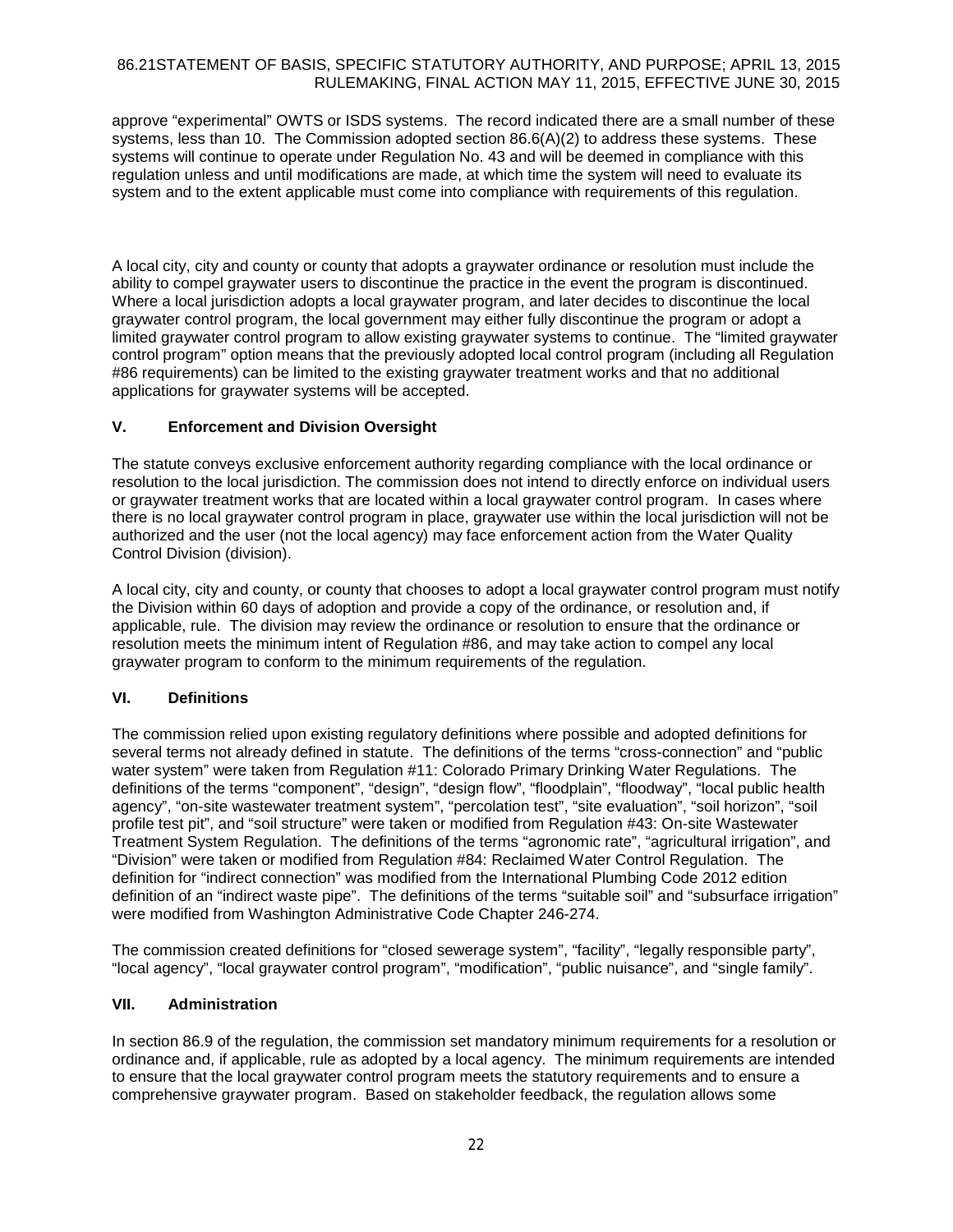administration elements to be authorized in rule, rather than in ordinance or resolution. The minimum requirements are meant to be flexible recognizing that many local agencies will incorporate graywater into existing business processes. A local agency may adopt more stringent standards in its ordinance, resolution, or rule.

A local government may only authorize graywater use in accordance with federal, state, and local requirements. The city, city and county, or county is ultimately responsible for legal compliance with its own ordinance or resolution. Before a local city, city and county, or county adopts an ordinance or resolution to authorize the use of graywater, a board of county commissioners or a municipal governing body is encouraged to coordinate with other local agencies, including but not limited to, the local board of health, local public health agencies, any water and wastewater service providers, and basin water quality authorities. Coordination with other local agencies may be accomplished through memorandums of agreement, memorandums of understanding, agency referral mechanism, or agency agreements. The commission anticipates there may be circumstances where one regulatory entity's rules and regulations could impact the legality of graywater use in a portion of an overall jurisdiction. For example, if a county allows graywater use but a portion of the county is served by a public water system that does not have appropriate water rights to allow graywater uses, this portion of the county must be excluded from the local graywater control program.

The ordinance, resolution, or rule must clearly state the requirements for graywater use within the jurisdiction. The local graywater control program must outline: the allowed graywater category(ies), the graywater treatment design criteria, site and soil evaluation methodology (if applicable), any regulatory fees, any testing requirements, or specific local requirements. The regulation does not require that an ordinance impose fees or water quality reporting.

A local agency's graywater program must include a tracking mechanism for all graywater treatment works, a regulatory approval process, and mechanisms to ensure that on-going graywater use is done in compliance with the requirements of the resolution, ordinance, or rule (e.g., control measures are being met). The commission concludes that a local graywater program must address all graywater treatment works within a jurisdiction, including single family users. Current information on the installed graywater treatment works will be useful in the event of an outbreak investigation and during property transfers. Information regarding the legally responsible party associated with every graywater treatment works will also allow the local jurisdiction to have a contact for the decision maker of each graywater treatment works.

The commission determined that the ordinance or resolution must define the local regulatory structure to implement the program to ensure compliance with the resolution or ordinance. The ordinance or resolution must clearly state which agency(ies) are involved in a local graywater control program and each agency's roles and responsibilities. These requirements are meant to encourage coordination within and between agencies.

Since the local jurisdiction will have enforcement authority, the local graywater control program must include violation notification mechanisms and escalation or enforcement actions. Possible violations of the ordinance or resolution that cause enforcement actions include, but are not limited to: not testing backflow prevention devices as required, not complying with control measures, and installation of a new or modification of an existing system without going through an approval process.

The local jurisdiction will be responsible for coordinating with the Water and Wastewater Facility Operator Board to ensure that any Regulation #100: Water and Wastewater Facility Operator Certification Requirements are being satisfied. The commission encourages local jurisdictions to incorporate a mechanism for operator compliance assurance and a referral mechanism to the Water and Wastewater Facility Operator Board.

#### **VIII. Graywater Categories**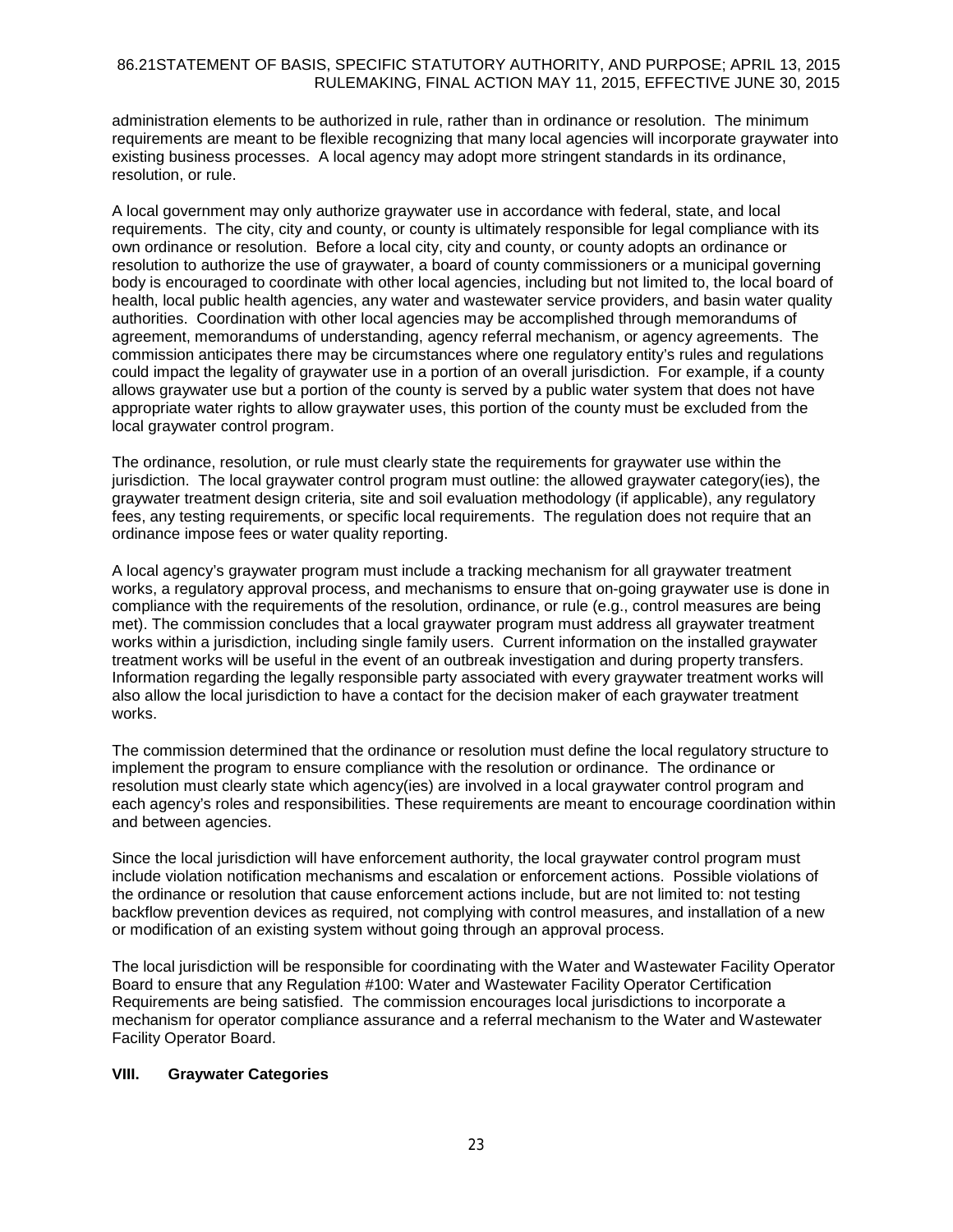The commission is authorizing two uses for graywater - subsurface irrigation and indoor toilet /urinal flushing. There were several factors that guided the commission in determining the graywater categories within the two allowed graywater uses, including the population exposed, potential health exposure, potential cross-connection control risk, and environmental risk. The commission established a major category distinction between a single family residential user and all other users (referred to in the regulation as non-single family). The commission anticipates that a single family user will be financially and personally vested in keeping the household graywater treatment works operating properly. Single family residents will likely be aware of the health status of the other residents in their immediate household. In contrast, non-single family users may not be as diligent in following graywater control measures, may not understand the implications to other graywater users, or may not be responsible for maintaining a graywater treatment works. Accordingly, four graywater use categories were created to address single family and non-single family graywater use for subsurface irrigation (Categories A and B) and indoor toilet and urinal flushing (Categories C and D).

Within the four graywater categories, the commission is adopting daily graywater flow restrictions to ensure that graywater treatment works are consistent with other commission regulations. The commission decided to define a daily graywater flow rate rather than use the building occupancy for a variety of reasons. A daily flow rate is more consistent with the plumbing code, and is more consistent with other commission regulations. Based on a joint American Water Works Association Research Foundation (AwwaRF) and American Water Works Association (AWWA) study titled the Residential End Uses of Water, approximately 30 to 35 gallons per day (gpd) of graywater is produced per person and approximately 18.5 gpd/person is used for toilet flushing. The commission decided on a flow limit of 400 gpd for single family users which is roughly the amount of graywater produced by 10 people and the amount that 22 people could use for indoor toilet flushing. The non-single family limit of 2,000 gpd is roughly the amount of graywater produced by 50 people and the amount that 108 people could use for indoor toilet flushing.

Graywater is expected to contain nitrogen, phosphorus, and total dissolved solids which are regulated pollutants for groundwater discharges under Regulation #41 (5 CCR 1002-41). The commission determined that the potential risks to groundwater from graywater systems are similar to the risk posed by decentralized onsite wastewater treatment systems. Therefore, at the same time as adopting this control regulation, the commission revised Regulation #61 (section 61.14(1)(b)) to exempt graywater treatment works from the requirement to obtain a discharge permit.

# **IX. Control Measures**

In addition to design requirements, the commission is adopting control measures, which are the required routine actions for graywater treatment works. The control measures compliment the design criteria. The control measures attempt to control potential graywater exposure though: limitation of graywater contamination at the point of production (e.g., sink), proper operation of the treatment process, and limitation of graywater exposure (e.g., toilet or irrigation system). For example, the design criteria for indoor toilet flushing use requires the installation of a dye injection system and the associated control measure is the daily operation of the dye injection system. The control measures are the critical barrier to protect public health and environment after installation of the graywater treatment works. The adopted control measures were developed after reviewing other states' graywater programs and the International Plumbing Code requirements. Some control measures are required for all graywater uses, while other control measures are only required for subsurface irrigation or indoor toilet flushing.

# A. Control measures required for all graywater uses

• Graywater must be collected in a manner that minimizes the presence or introduction of hazardous or toxic chemicals to the greatest extent possible. Residual hazardous or toxic chemicals may result from activities including, but not limited to: the use of cleaning chemicals; the use of hazardous household products; waste from a water softener; cleaning car parts; washing greasy or oily rags or clothing; rinsing paint brushes; disposal of pesticides, herbicides, or other chemicals; disposing of waste solutions from home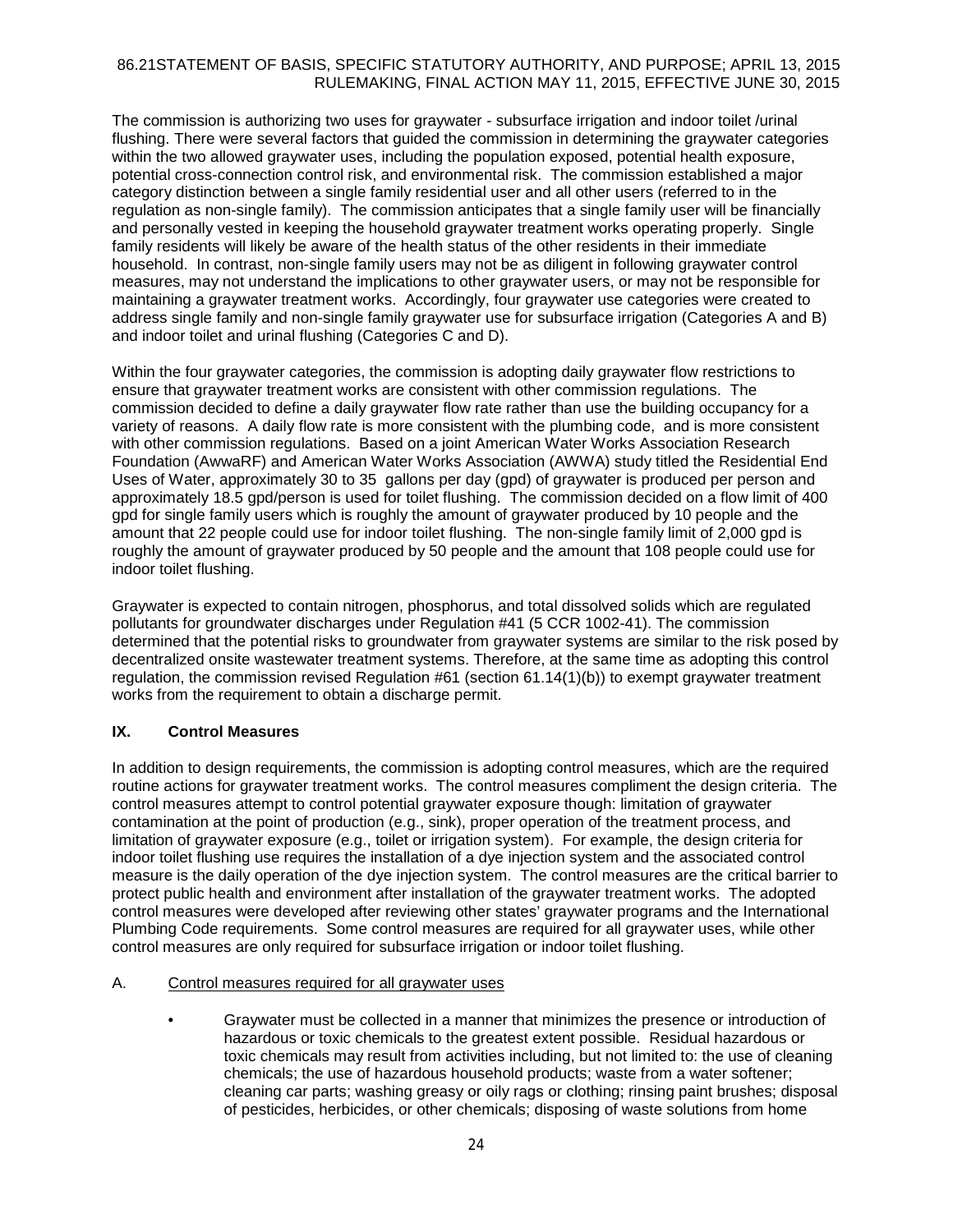photo labs or similar hobbyist or home occupation activities; or from other home maintenance activities.

- *Graywater must be collected in a manner that minimizes the presence or introduction of human excreta to the greatest extent possible.* Human excreta may result from activities such as, but not limited to: washing diapers, washing soiled garments, and washing infectious garments.
- *Graywater must be collected in a manner that minimizes the presence or introduction of household wastes*. Residual household wastes may result from activities including, but not limited to: the use of cleaning chemicals; pharmaceuticals, or from home maintenance activities.
- **•** *Graywater must be collected in a manner that minimizes the presence or introduction of animal or vegetable matter.* Animal or vegetable matter may result from activities such as but not limited to: cooking, cleaning, and washing pets
- *Use of graywater is limited to the confines of the facility that generates the graywater.* This control measure is a statutory requirement.
- *The graywater treatment works must be operated and maintained in accordance with the O&M manual, including all manufacturer recommended maintenance activities.* On the surface this control measure is similar to the administration section which requires each graywater treatment works to have an O&M manual. However, this control measure requires that the O&M manual be actively followed and be used to guide proper operation and maintenance of a graywater treatment works. The commission included a five (5) year minimum O&M recordkeeping requirement for Category D graywater treatment works that have a capacity to receive equal to or greater than 2,000 gallons per day since maintenance of these systems will be essential to protect public health. In the event of an outbreak, having records will allow public health officials to have a baseline of operational information to ensure that the graywater treatment works was properly operated.
- *The owner or operator of a graywater treatment works must minimize exposure of graywater to humans and domestic pets.* Research indicates that graywater is to be expected to contain human pathogens. Therefore, the commission considers minimization of exposure to humans and pets as a common sense measure to limit possible pathogen pathways. The commission understands that some exposures will be necessary for graywater treatment works maintenance, cleaning, aerosolization when flushing of urinals and toilets, and irrigation system maintence. Users should be aware that human pathogens are likely present, and should therefore limit their exposure as much as possible and take protective measures.
- *Graywater use and graywater treatment works must not create a public nuisance.* Graywater use and graywater treatment works must not create public nuisances such as odors and disease vectors (e.g., mosquitoes) habitat.
- *Graywater must not be stored for more than 24 hours unless the graywater has been treated by a graywater treatment works that meets the design requirements of section 86.12. All graywater must be stored inside a tank(s) that meets the design requirements of section 86.12.* Graywater stored for an extended time period will create an environment that encourages microorganism growth. Extended storage of untreated graywater will result in anaerobic (a.k.a. no oxygen) conditions and unpleasant odors. Colorado water rights laws will likely impact storage of treated graywater for an extended time period. In addition, this requirement is in conformance with the 2015 International Plumbing Code.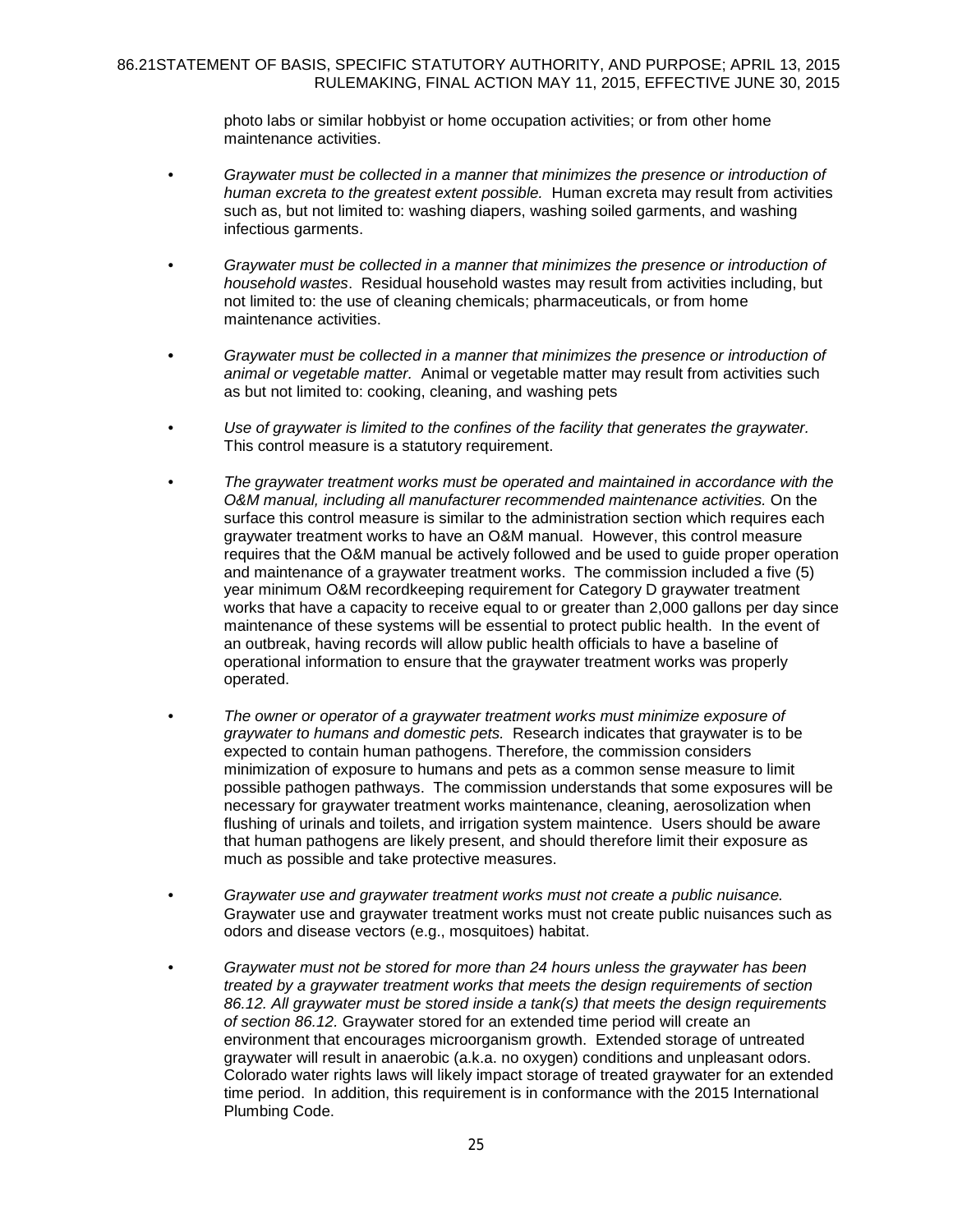• *Temporary or semi-temporary connections from the potable water system or public water system to the graywater treatment works are prohibited. Permanent connections from the potable water system or public water system must be controlled with an appropriate backflow prevention assembly or backflow prevention method.* Temporary potable water connections to graywater treatment works are not allowed. An example of a temporary connection is a hose submerged in a graywater storage tank to provide irrigation water during vacation. The prohibition was put in place since temporary connections will not undergo design approval or have an appropriate backflow prevention assembly or backflow prevention method. While temporary connections are prohibited, graywater treatment works may have a permanent connection from a potable water system or public water system. Permanent connections from the potable water system or public water system must be controlled with an appropriate backflow prevention assembly or backflow prevention method as required in section 86.12.

#### B. Additional control measures required for subsurface irrigation use

- *Agricultural irrigation with graywater is prohibited*. In order to be protective of public health, and because insufficient information was presented at this hearing to fully evaluate the risk to public health, graywater may not be used for agricultural irrigation. The definition of agricultural irrigation includes household gardens, fruit trees, and other flora intended for human consumption. This is especially critical for local jurisdictions that allow household produced food products to be sold at farmers markets. The commission considers "human consumption" to mean any food or beverage consumed by humans, regardless of the processing method (e.g., raw, fermented, baked, canned).
- *Irrigation is prohibited when the ground is frozen, plants are dormant, during rainfall events, or the ground is saturated.* The commission intends to ensure that graywater use does not result in ponding, runoff, or unauthorized discharge to state waters. Therefore, graywater irrigation under these conditions is not allowed.
- *Irrigation scheduling must be adjusted so that application rates are closely matched with soil and weather conditions*. The amount of water needed for irrigation is dependent on a variety of local conditions such as the flora being irrigated, weather condition, and local soils. The user needs to be mindful that the required amount of graywater and nutrients will change over time and therefore the graywater application rate must also be adjusted.
- *Graywater must be applied at an agronomic rate which does not result in ponding, runoff, or unauthorized discharge to state waters.* The definition of agronomic rate is generally consistent with the definition from Regulation #84 (which addresses centralized reclaimed water operations). While this regulation does not require a water quality test, such testing is encouraged. Graywater use must not result in ponding, runoff, or unauthorized discharge to state waters.
- *For mulch basin systems, mulch must be replenished as required due to decomposition of organic manner. Mulch basins must undergo periodic maintenance, reshaping or removal of material to maintain surge capacity and to prevent ponding and runoff.* Microbial activity within the mulch basins will result in decomposition of organic material. To maintain the required storage volume and soil permeability, the mulch beds must undergo routine maintenance. This requirement was based on the 2013 California Plumbing Code.
- C. Additional control measures required for indoor toilet flushing use
	- *Graywater for toilet and urinal flushing use must be disinfected*. Graywater research indicates that graywater is to be expected to contain human pathogens. Therefore, the commission is using a multi-barrier approach, including the addition of a potent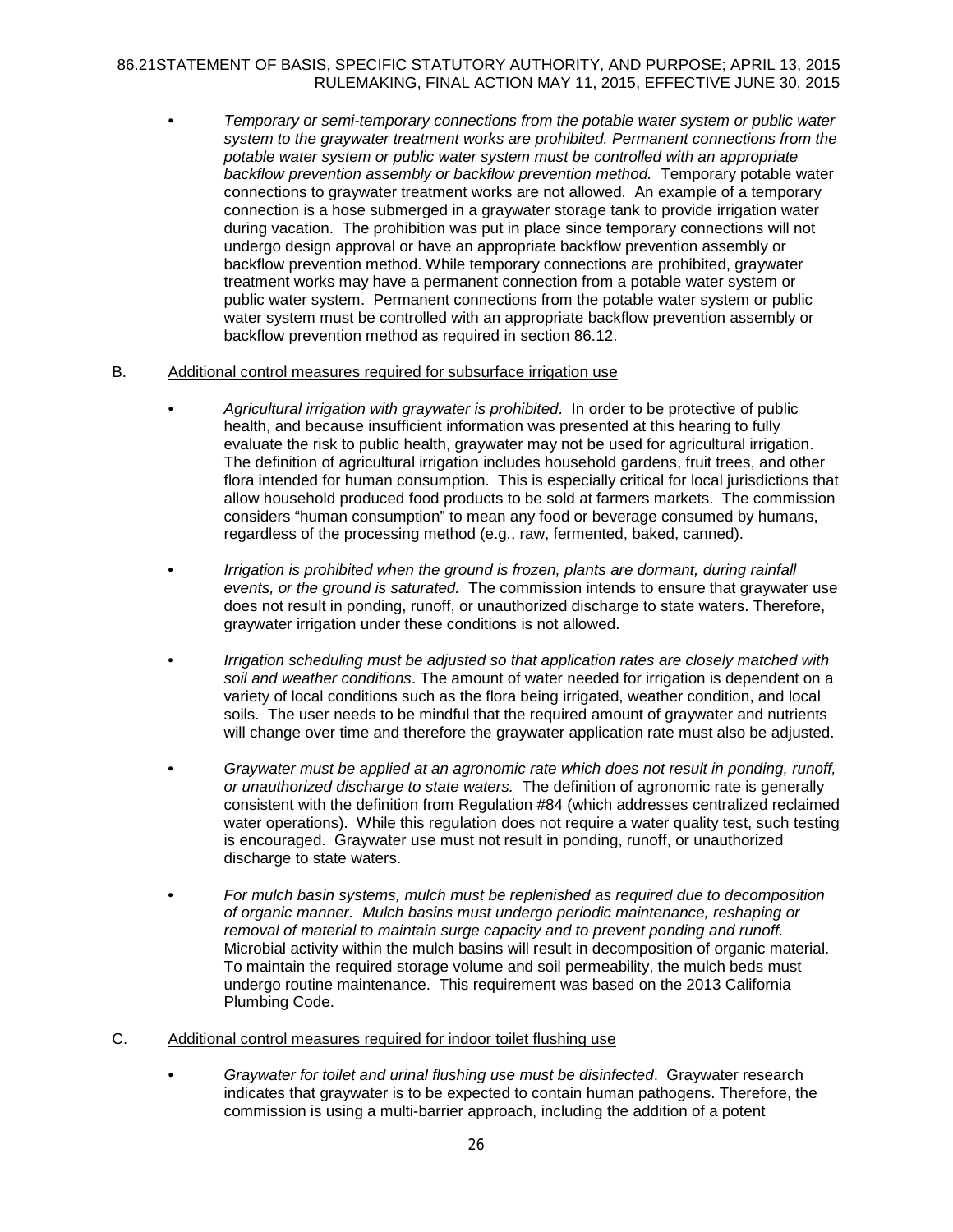disinfectant to inhibit the presence of organisms, pathogens and viruses in the graywater distribution system.

- *Graywater treatment works that utilize chlorine for disinfection must have a minimum of 0.2 mg/L and a maximum of 4.0 mg/L of free chlorine residual throughout the indoor plumbing system, including fixtures.* The free chlorine residual requirement is generally consistent with Regulation #11. The commission is not implying that graywater for indoor toilet and urinal flushing must be treated to potable water standards, as defined by Regulation #11, but that a free chlorine residual range of 0.2 to 4.0 mg/L is reliably detectable and not high enough to adversely impact plumbing fixtures.
- *Single family graywater treatment works that utilize non-chemical methods, such as UV, for disinfection must have a chlorine puck present in each toilet tank.* The commission wants to give some flexibility to Category C systems and not require chlorine injection for all systems. Since some disinfectants, such as UV, do not have a residual present in the distribution system, a chlorine puck will inhibit the presence of organisms, pathogens, and viruses within the toilet tank and bowl.
- *Graywater for toilet and urinal flushing must be dyed with either blue or green food grade vegetable dye and be visibly distinct from potable water.* The commission adopted this requirement from the 2012 International Plumbing Code. Dye is a visual indicator that the water within the building is non-potable. Because single family households are not required to have signage for indoor toilet flushing, the dye serves as the notification method that a cross connection has occurred and graywater is entering the potable water lines of the operation.

### **X. Treatment Works Design Criteria**

#### A. Design criteria treatment basis

For dispersed subsurface irrigation, the commission's intention with the design criteria is to protect the subsurface irrigation system from failure. The commission anticipates that without filtration, graywater irrigation systems would fail in a similar manner to an OWTS soil treatment area. Therefore, the commission is requiring filtration prior to the irrigation distribution system to inhibit failure of the emitter systems by particulate or bio-growth clogging. Irrigation system failure will result in surfacing graywater, unequal distribution, and discharge to groundwater.

For subsurface irrigation mulch basin systems, the commission's intention is to ensure that the mulch basin has an adequate volume for surge events and that the soil is capable of adsorption of any excess graywater that is not utilized by the flora. Mulch basin system failure will result in clogged mulch basins, surfacing graywater, and excessive discharge to groundwater.

For indoor toilet and urinal flushing, the commission is requiring a treatment technology that will be protective of public health and will consistently treat graywater without on-going water quality testing. Graywater research indicates that graywater is to be expected to contain human pathogens. Graywater is an emerging research area and peer reviewed research regarding graywater as a potential disease vector and treatment technology impacts on human pathogens are limited. Until additional graywater research studies indicate a definite public health safety threshold, the commission selected the ANSI/NSF 350-2011 standard for indoor toilet and urinal flushing. ANSI/NSF 350 is a performance based treatment testing protocol which requires a third party review of water quality data. The ANSI/NSF 350 standard is required in the 2015 International Plumbing Code and is required by other western states that allow indoor toilet flushing with graywater. The 2013 California Plumbing Code sets ANSI/NSF 350 as the minimum water quality standards (unless the authority having jurisdiction has other water quality requirements). Oregon allows indoor use with an ANSI certified graywater standard. In addition to ANSI/NSF 350 treatment, the commission is requiring dye to visually differentiate graywater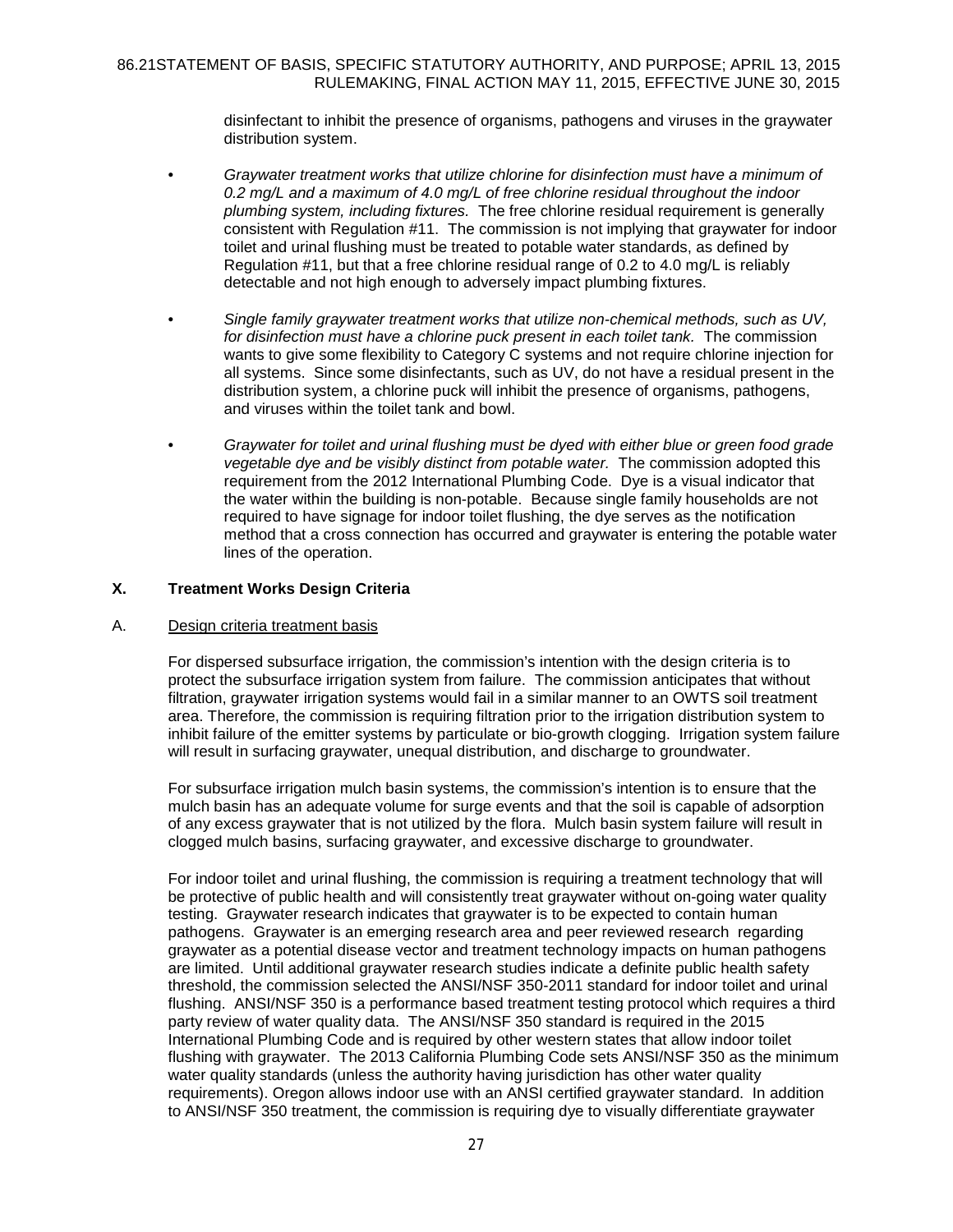from potable water, as well as requiring a disinfectant to prevent biological growth in the graywater distribution system.

#### B. Flow projections

The commission is adopting graywater flow rates based on the 2012 Uniform Plumbing Code. The 2012 Uniform Plumbing Code includes daily flow estimates for water saving fixtures while the 2015 International Plumbing Code only has traditional fixture daily flow estimates. The commission received comments from local agencies indicating that the allowed occupancy rates and therefore overall flow rate projections are not very conservative. The commission determined that if graywater is produced at graywater treatment works designed with a storage tank at a rate higher than the estimates, that any excess graywater will overflow to a combined sewer system. Excess graywater production will not impact the graywater treatment works flow (after the storage tank) for graywater use and the overall flow to the closed sewerage system from the facility will not be impacted.

For mulch basin systems without a storage tank, excess graywater production may have a more direct impact. A mulch basin without a storage tank, which is sized for surge events at three times the daily production volume, provides some safety factor for additional daily flow. The local implementing agencies will have the flexibility to adopt more conservative flow rates. For multifamily residential systems, this flow projection design criteria allows flexibility if site specific flow information is available. The residential flow values are intended for circumstances where site specific fixture information is unknown.

#### C. General graywater treatment works design criteria

The commission is adopting general design criteria for all graywater treatment works including: component sizing requirements, a graywater diversion valve, no bypass lines around the treatment works, and labeling. Treatment works components must be sized to treat the anticipated peak flow rate. For example: an improperly sized filter upstream of a storage tank may result in graywater backing up into the building's plumbing system. The diversion valve is a critical component for the graywater user to allow graywater to be sent to the closed sewerage system during non-irrigation periods, divert graywater when cleaning the tank, divert graywater when hazardous chemical are being used in the building, etc. The diversion valve is intended to direct graywater prior to the graywater treatment works to a closed sewerage system. No bypass lines around the graywater treatment works prior to use is allowed. The graywater lines must also be clearly distinguished to guarantee that the graywater piping is not mistaken for potable water piping. This requirement is intended to be consistent with the anticipated Colorado Plumbing Code requirements but will apply to all graywater piping, including piping outside the structure.

This regulation is consistent with the requirements for onsite wastewater treatment facilities with respect to: the impact of a graywater system on the onsite wastewater treatment facility sizing, floodplain, and floodway requirements. The onsite wastewater treatment system must be sized for the potentially full wastewater treatment flow from the facility in the event that future property owners elect to discontinue use of the graywater treatment works.

The commission determined that a storage tank is required for all graywater treatment works, except for properly sized mulch basin systems. Tanks equalize flow surges and minimize water quality variations through the day. Tanks also allow graywater application to be controlled to ensure agronomic rate control. If excess graywater is produced (over the agronomic rate), the excess graywater will be sent to the closed sewerage system via the overflow line rather than being disposed of in the subsurface irrigation system. Tanks can be used as a collection reservoir for a pressurized graywater distribution system which will allow for equal distribution of graywater throughout graywater piping. For indoor tanks, the Colorado Plumbing code may be more restrictive than the requirements in this regulation, but the design criteria adopted here set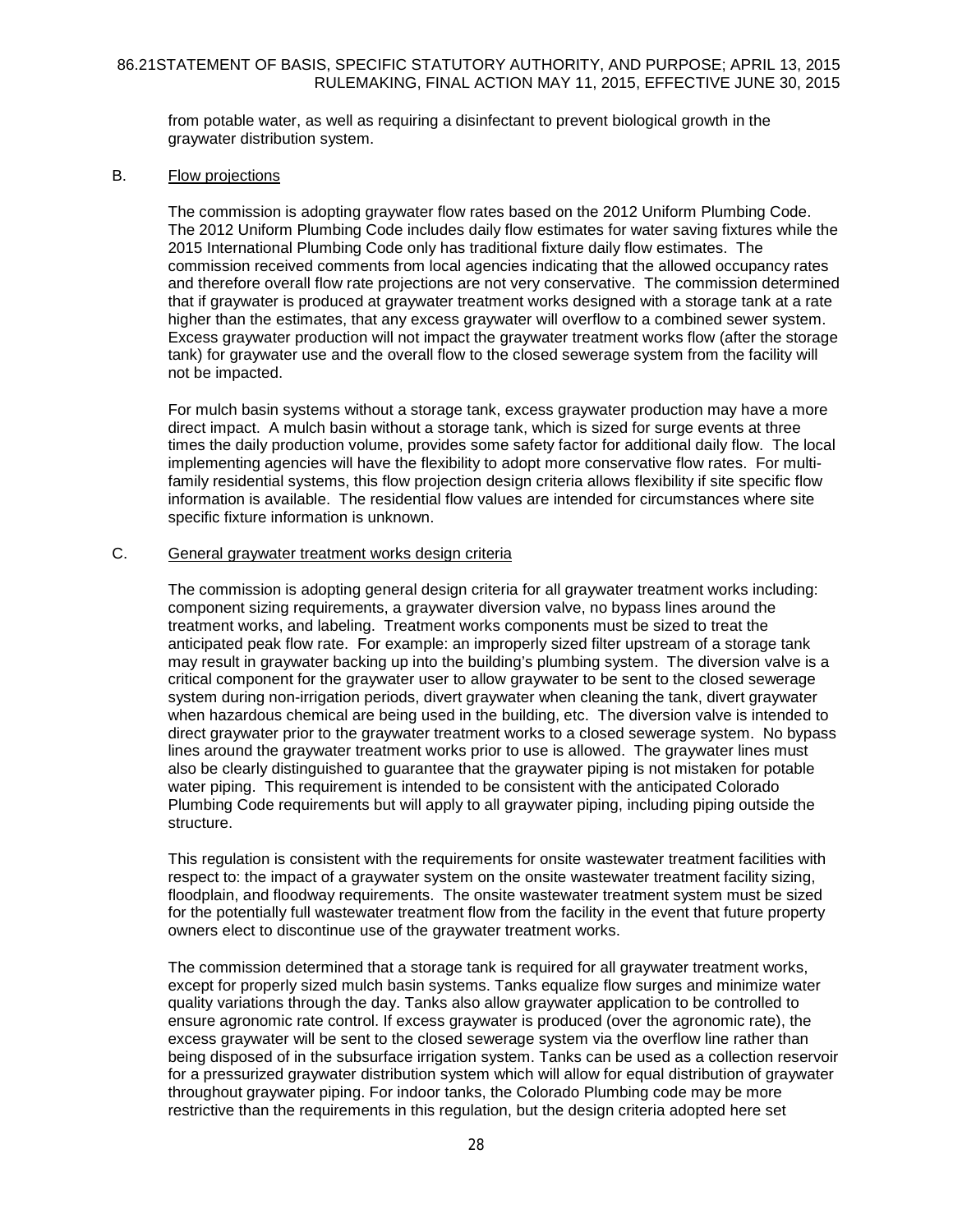minimum standards for water quality needs. The required tank appurtenances are important design features necessary for maintaining the required control measures. Design criteria were included for tank materials, access openings, vents, overflow lines, drains, tank foundation, and signage. A minimum tank volume of 50 gallons was adopted based on the 2012 Uniform Plumbing Code. Outdoor tanks must be protected from direct sunlight to limit biological growth prior to use of stored water.

Some graywater treatment works will produce backwash waste streams. The backwash waste stream must be properly contained or disposed. An example of a graywater treatment works with a produced wastewater stream would be a filter with a backwash process. Any wastewater from the treatment process must be sent to an appropriate disposal location such as a closed sewerage system or an approved Underground Injection Control well.

Graywater treatment works must be located within the confines of the legal property boundary and not within an easement.

#### D. Additional design criteria for Categories A and B

In order to ensure the integrity of the irrigation system, the commission is requiring a filter. The filter must be located between the treatment system and the irrigation distribution system to inhibit failure of the soil or emitter systems by particulate clogging. A 60 mesh filter was determined to be the appropriate minimum size for protection of the irrigation system. However, the irrigation system manufacturer may recommend smaller filter sizes based on the selected graywater irrigation system components. Local governments can be more stringent and require designers to follow the manufacturer's recommendations. Prefiltration is not required but is recommended to reduce maintenance on the 60 mesh filter. The filter must be located between the tank and the irrigation area. To prevent pump failure, the filter must be located after the pump and not on the suction side of the pump.

For mulch basin systems, the commission's aim was to not require a filter and to allow for simple graywater systems. It is anticipated that the mulch and underlying soil will act similar to a trickling filter and will provide some treatment of graywater that is not used by the flora.

### E. Back up potable water system requirements for Categories A, B, C, and D

The commission is adopting different cross-connection control requirements for a graywater system served by a public water system (as defined in Regulation #11) than for graywater systems served by a non-public water system. The commission believes that installation of control devices is critical at all graywater treatment works with potable water connections. However, the commission does not want to require annual device testing for non-public water system users and customers (e.g., a single family house on an individual private well) that would not be required under the commission's existing regulations. The cross connection control requirements for public water systems are well defined in Regulation #11 and therefore this regulation does not repeat the associated requirements. For urinal and toilet flushing users, potable water supply is required for sanitary purposes since toilets and urinals must have a water supply at all times. For subsurface irrigation users, a potable water supply is optional.

# F. Signage requirements for non-single family users

The regulation requires signage for public notification. The signage requirement is for non-single family users since the building occupants and visitors are less likely to be aware that a graywater treatment works is in use than at a single family residence. The required signage is for general notification and is a component of the required control measures. For non-single family users, signs are required at three locations: 1) point of graywater production (e.g., sink), 2) location of the graywater treatment works, and 3) point of graywater use (e.g., irrigation area, toilet). At the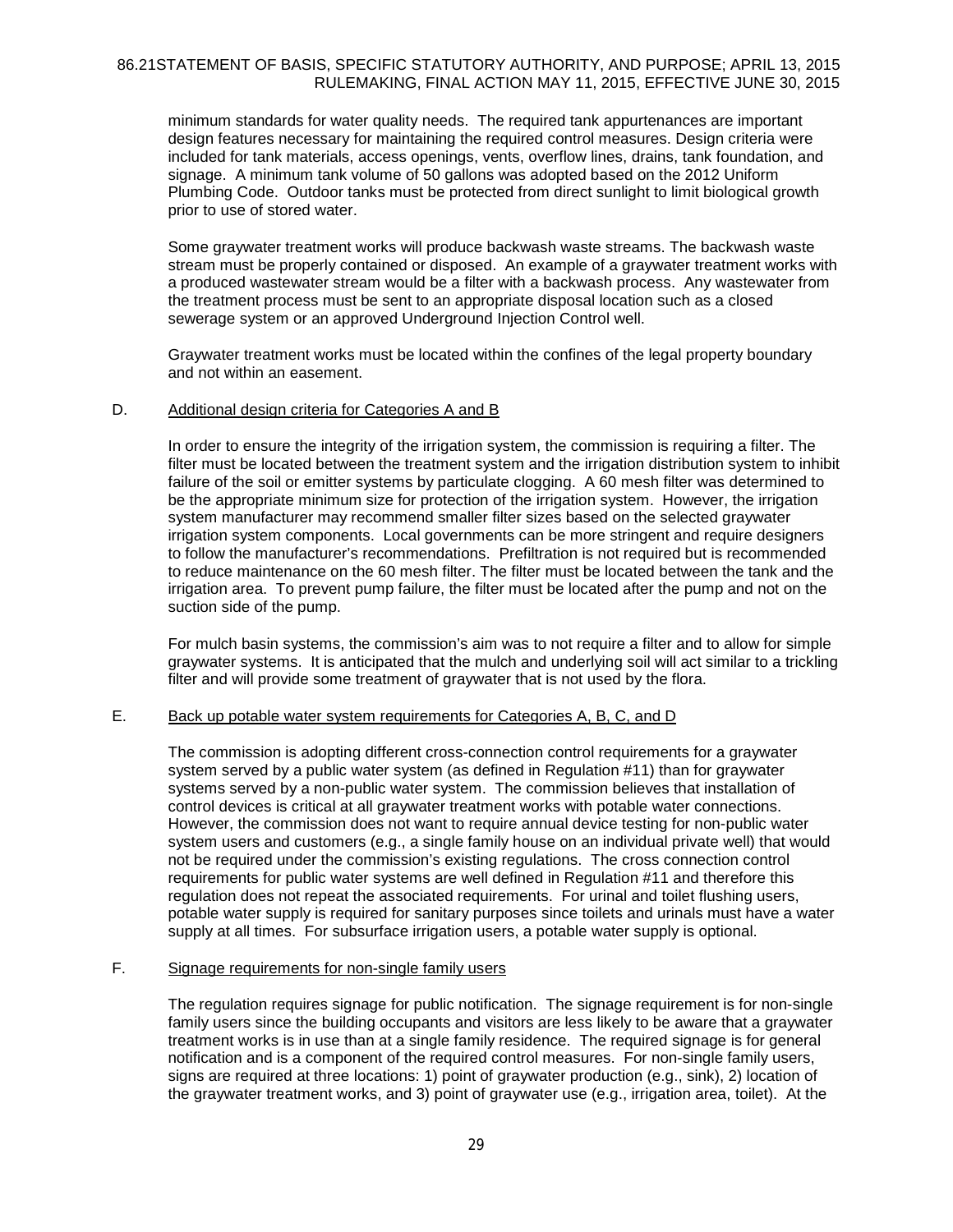point of production, the purpose of the sign is to notify building occupants or visitors that the water is being reused and to ensure that the graywater is not being inadvertently contaminated. At the location of the graywater treatment works, the purpose of the sign is to notify occupants and building maintenance personnel in order to prevent accidental exposure to graywater. At the point of use, the purpose of the sign is to notify the persons using the irrigation area, toilet, or urinal.

#### G. ANSI/NSF 350 standard certified treatment for Category C and D systems

NSF/ANSI 350-2011 is a performance based water quality standard developed by the NSF Joint Committee on Wastewater Technology in 2011 for residential and commercial graywater treatment for indoor toilet and urinal flushing. The standard sets the minimum design, material, design and construction, and performance requirements for on-site residential and commercial graywater treatment systems. Technologies are tested under normal operating conditions and stress conditions and water quality results are verified by a third party certification agency. The standard does not specify the treatment technologies used to meet the water quality standard which gives flexibility of various treatment technologies to get certified. The commission finds that the ANSI/NSF standard meets an acceptable technology review protocol that would be certified by a third party agency to simplify the technology review process for the local jurisdictions. In addition, ANSI/NSF is a nationally recognized standard that is intended to be protective of public health and would consistently treat graywater without the need for on-going water quality testing. As the ANSI/NSF certification standard is relatively recent only a few manufacturers have gone through the certification process. The commission anticipates that as indoor graywater use becomes more accepted, more manufacturers will certify their products. Additionally, the ANSI/NSF 350 standard has on-site performance testing and evaluation protocol for commercial systems over 1,500 gallons per day. The commission anticipates some graywater users will use a third party testing agency to certify their graywater treatment works to the NSF/ANSI 350 standard.

#### H. Disinfection requirements for Category C and D systems

Graywater research indicates that graywater is to be expected to contain human pathogens; therefore, the commission considers the use of a potent disinfectant an essential part of a multibarrier approach to protect public health. The use of a disinfectant is required if disinfection is not already part of the ANSI/NSF equipment. The disinfectant is to inhibit the growth of microorganisms, pathogens and viruses in the indoor graywater plumbing system. For non-single family systems, the commission is requiring a free chlorine residual of 0.2 mg/L to 4 mg/L to prevent regrowth of microorganism in the graywater distribution system. Non-single family users are expected to have a large potentially impacted population and a more complicated distribution system design than single family systems. To reduce the burden on single family users, systems that use non-chemical methods for disinfection are required to use a chlorine puck in the toilet or urinal.

To maintain a multi-barrier approach, the commission is requiring that the disinfection process be capable of producing free chlorine rather than total chlorine. The disinfection process for nonsingle family users must be capable of injecting enough chlorine to react with all reducing agents, ammonium, organics, etc present in the graywater (aka past the breakpoint chlorination point) and that free chlorine must be present. EPA documents indicate that chloramines (which are formed prior to breakpoint chlorination) are approximately 100 times less effective than free chlorine at inactivating pathogens such as *Giardia lamblia* or viruses. Therefore, the commission believes that free chlorine is a readily available and safe, potent disinfectant.

#### I. Professional Engineers for Category D systems

The professional engineer requirement for graywater treatment works with a design capacity greater than 2,000 gallons per day was determined to be necessary to ensure the protection of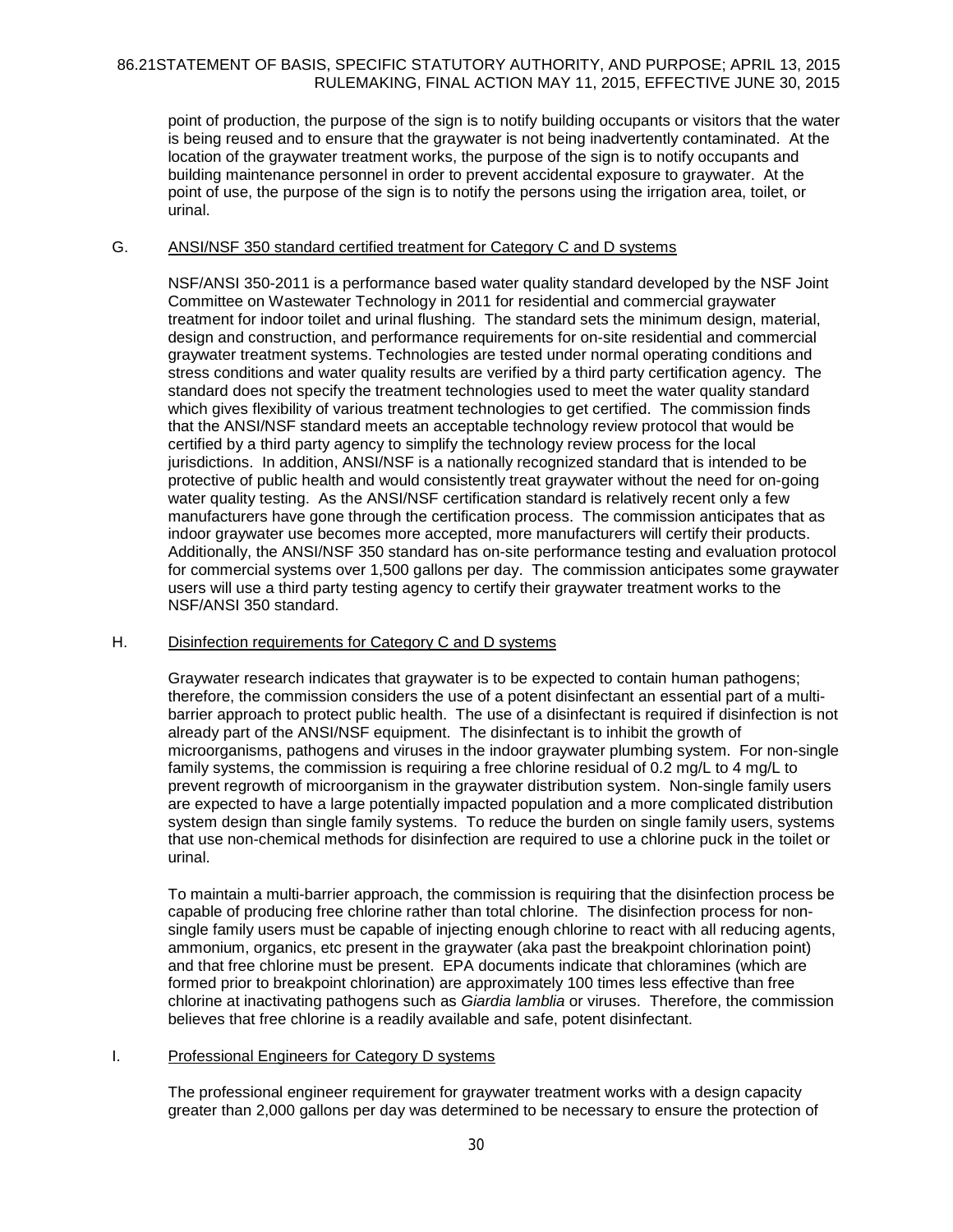public health and the environment. The local jurisdiction may elect to make designer requirements more stringent in their graywater control program.

#### **XI. Irrigation System Design Criteria**

#### A. General design criteria basis

The irrigation design requirements in this regulation are modeled after the State of Washington's graywater regulation (Chapter 246-274 WAC). Washington requires that graywater be applied directly to the plant root zone. The requirement that irrigation systems be located four (4) inches below ground rather than two (2) inches results in less potential graywater surfacing or accidental breakage incidents. The commission wants to be in general conformance with the required set back distance requirements.

The requirements adopted for single family dispersed subsurface irrigation systems are intended to prevent undersizing of the subsurface irrigation area while making the application process straightforward. For non-single family dispersed subsurface irrigation systems and mulch basin systems, the commission's intent was to adequately size the irrigation system using the best information available including site specific soil testing.

### B. Irrigation system requirements for Single Family irrigation system

The intention with the dispersed subsurface irrigation systems area sizing was to have a reasonable and simple calculation for single family systems. The commission believes this equation is the simplest and most economical method to estimate the landscape area for small graywater systems. The equation is used by other state agencies (e.g., Idaho, Washington) and designers (e.g., Oasis Design). Furthermore, this method does not require soils testing at each single family residential site. Local jurisdictions that are not comfortable without soils testing results may elect to require the mulch bed or Category B requirements for the single family dispersed subsurface irrigation systems.

#### C. Irrigation system requirements for Mulch Basin and Non-Single Family dispersed subsurface irrigation systems

The commission modeled the Category B and mulch basin irrigation design requirements on the State of Washington's graywater regulation (Chapter 246-274 WAC). The Washington soil type table was merged with the soil type descriptions in Regulation #43 for ease of local implementation and for consistency between commission regulations. The soil depths are not the same as the Regulation #43 requirements since Regulation #43 is intended for onsite wastewater treatment while this regulation is intended for graywater use by flora. Although intended for use by flora, the mulch basin system design criteria recognize that disposal to groundwater may result. This recognition is the basis for requiring a site and soil evaluation for all mulch basin systems, even single family systems. The site and soil evaluation requirement aims to provide site specific conditions design parameters to allow proper design for category B and mulch basin systems.

Mulch basin design requirements in other western states were researched, and detailed mulch basin design parameters were not found. Therefore the commission's goal for the mulch basin design criteria was to have sufficient volume to adsorb graywater volume surges for graywater treatment works. For graywater treatment works that do not have a storage tank the volume requirements are to capture a surge volume three (3) times the daily flow. For graywater treatment works with a storage tank the volume requirement has a safety factor of 1.5 times the daily flow. The purposes of the other mulch basin design criteria are for proper operation and to minimize potential human exposure.